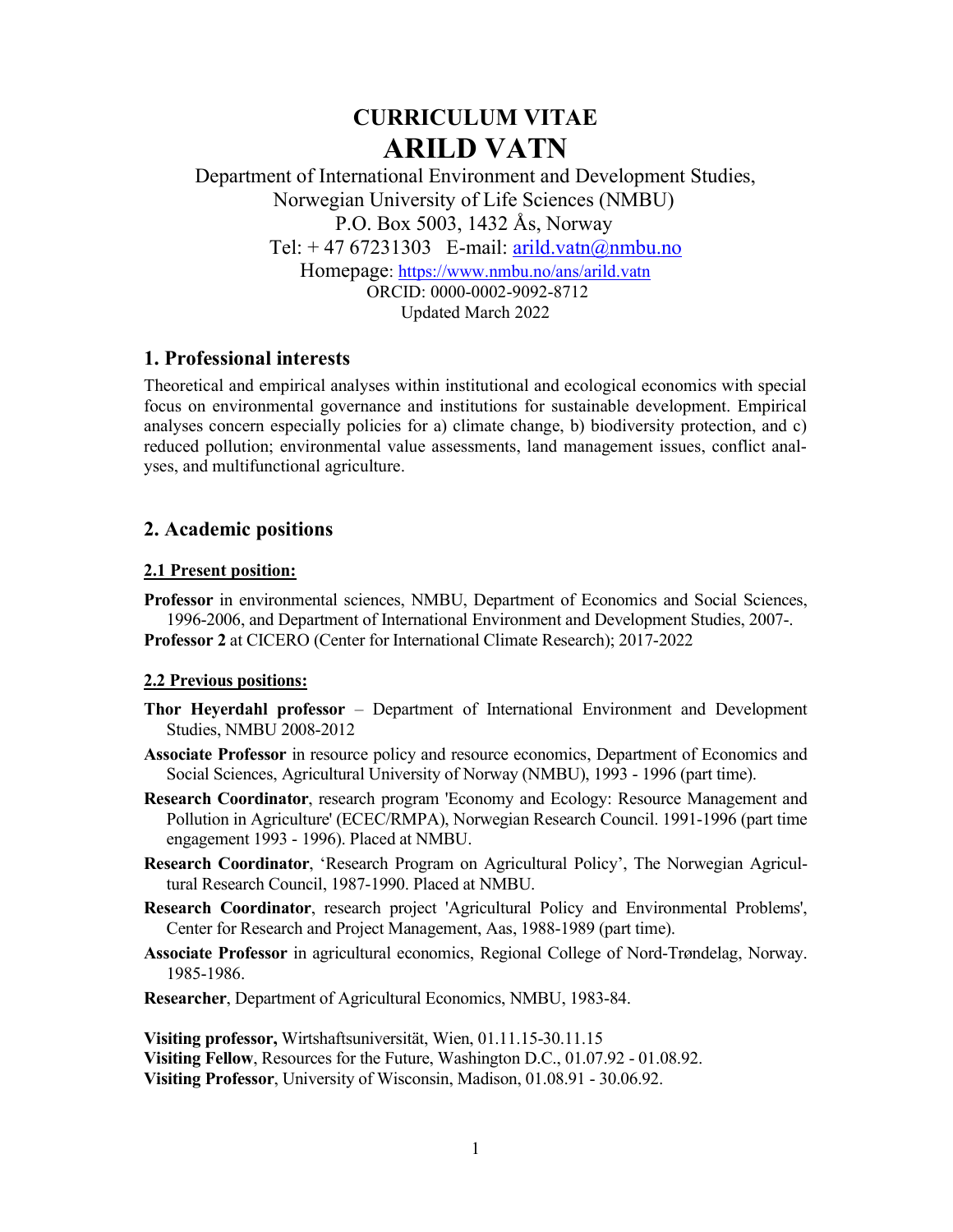### 3. Awards and honorary positions

#### Research

- The Kenneth Boulding Award 2016 (together with Kanchan Chopra), offered by the International Society for Ecological Economics
- Foreign member Finska Vetenskaps-Societeten (Finish Science-Society) (2016 -)
- Awarded the Veblen 150 prize in 2007 for the book 'Institutions and the Environment'. The prize was awarded jointly by Association for Evolutionary Economics and European Association for Evolutionary Political Economy
- Life-long membership of the European Association for Evolutionary Political Economy (2007-)
- Awarded the *NMBU research prize 2002*. This was the second time the award was given

#### Teaching

- Awarded the 'best Noragric educator 2009', by Noragric students (NMBU)
- Awarded the prize as 'best teacher of the semester' by the students of NMBU, fall of 2006
- Awarded the prize as 'best teacher of the year' by the economic students at NMBU in 2006.
- Awarded the prize as 'best teacher of the year' by the students of NMBU in 1993

#### 4. Publications (since 1990)

Working papers and discussion notes etc. not included

#### 4.1 Books

- Vatn, A., 2021. Berekraftig økonomi. Innsikter fra økologisk og institusjonell økonomi. Oslo: Fagbokforlaget, 374 p.
- Vatn, A., 2015. Environmental Governance. Institutions, Policies and Actions. Cheltenham: Edward Elgar. 444 p.
- Vatn, A., 2005. Institutions and the Environment. Cheltenham, Edward Elgar. 481 p.
- Romstad, E., J. Simonsen and A. Vatn, 1997 (eds.). Controlling Mineral Emissions from Agriculture. Economics, Policies and the Environment. Oxon: CAB International. 292 p.
- Simonsen, J. and A. Vatn, 1992 (eds.). Landbruk i endring. Fra opptrapping til omstilling. Oslo: Universitetsforlaget, 264 p.
- Sødal, D.P. and A. Vatn, 1990. Landbrukspolitikk og miljø, Del 1: Forureiningar frå landbruket. Oslo: Landbruksforlaget. 85 p.

### 4.2 Articles

#### 4.2.1 Articles in international peer review journals

- Vatn, A., M. Aasen, J. Thøgersen, R.E. Dunlap, D.R. Fisher, O, Hellevik and P. Stern, 2022. What role do climate considerations play in consumption of red meat in Norway? Global Environmental Change, 73, 102490. https://doi.org/10.1016/j.gloenvcha.2022.102490
- Kvakkestad, V., Å.L Steiro and A. Vatn, 2021. Pesticide Policies and Farm Behavior: The Introduction of Regulations for Integrated Pest Management. Agriculture, 11:828. https://doi.org/10.3390/agriculture11090828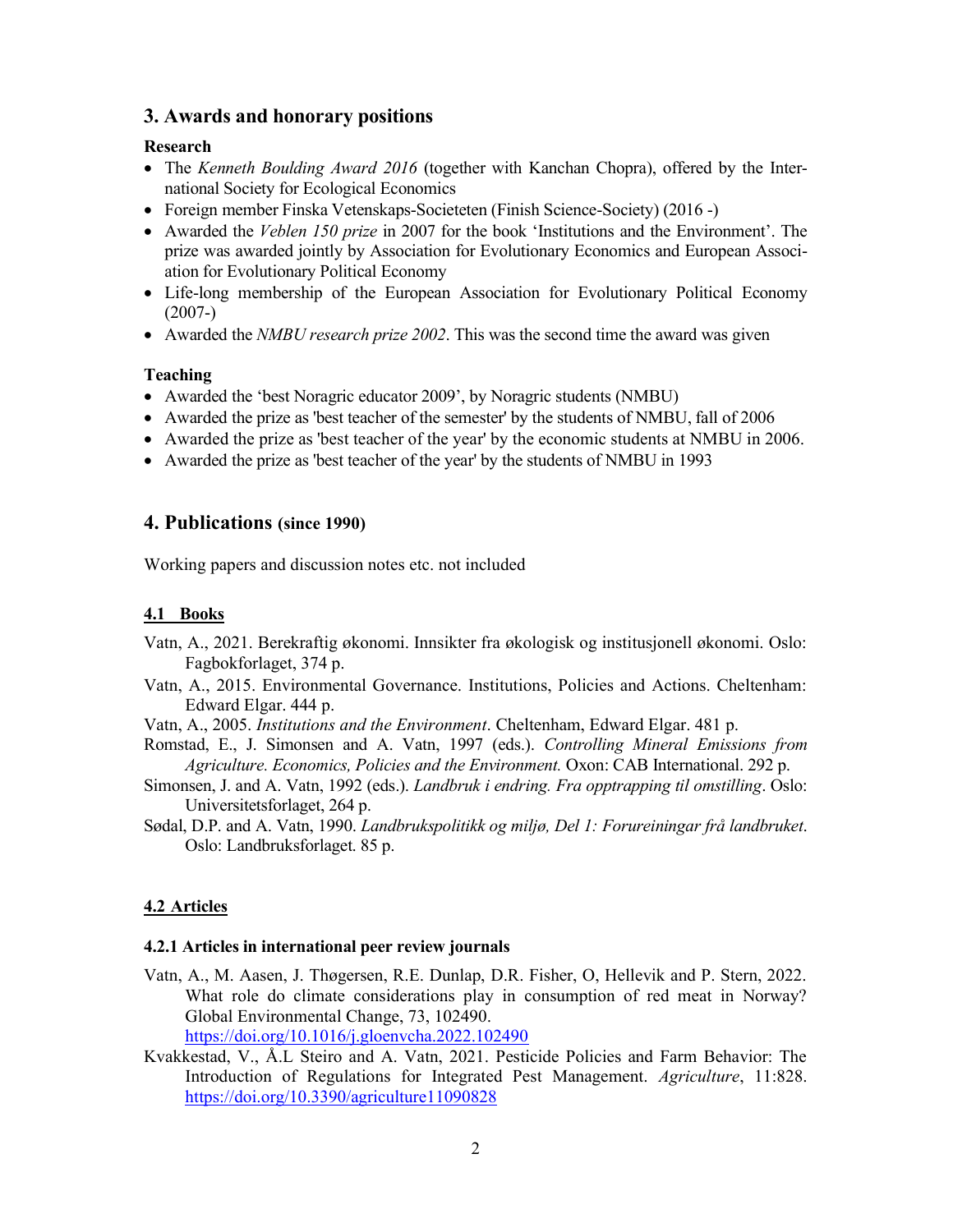- Tan, R., R. Hu and A. Vatn, 2021. What does sustainability demand? An institutionalist analysis with applications to China. Journal of Chinese Governance. https://doi.org/10.1080/23812346.2021.1940690
- Thøgersen, J., A. Vatn, M. Aasen, R.E. Dunlap, D.R. Fisher, O. Hellevik and P. Stern, 2021. Why do people continue driving conventional cars despite climate change? Socialpsychological and institutional insights from a survey of Norwegian commuters. Energy Research & Social Science, 79(September):102168. https://doi.org/10.1016/ j.erss.2021.102168.
- Aasen, M. and A., Vatn, 2021. Institutional Context, Political-Value Orientation and Public Attitudes Towards Climate Policies: A Qualitative Follow-Up Study of an Experiment. Environmental Values, 30(1):43-63(21). https://doi.org/10.3197/096327120X15752810- 324075
- Vatn, A., V. Kvakkestad, Å, Steiro and I, Hodge, 2020. Pesticide taxes or voluntary action? An analysis of responses among Norwegian grain farmers. Journal of Environmental Management, 276:111074. https://doi.org/10.1016/j.jenvman.2020.111074
- Steiro, Å.L., V. Kvakkestad, T.A. Breland and A. Vatn, 2020. Integrated Pest Management adoption by grain farmers in Norway: A novel index method. Crop Protection, 135:105201. https://doi.org/10.1016/j.cropro.2020.105201
- Vatn, A., 2020. Institutions for sustainability—Towards an expanded research program for ecological economics. Ecological Economics, 168:106507
- Vatn, A., 2019. Polanyi, markets and environmental protection. Culture, Practice & Europeanization, 4(1):74-77
- Nantongo, M., A. Vatn and P. Vedeld, 2019. All that glitters is not gold; Power and participation in processes and structures of implementing REDD+ in Kondoa, Tanzania. Forest Policy and Economics, 100:44-54
- Nantongo, M. and A. Vatn, 2019. Estimating transaction costs of REDD+. Ecological Economics, 156:1-11
- Samndong, R.A. and A. Vatn, 2018. Competing tenures: Implications for REDD+ in the Democratic Republic of Congo. Forests, 9(11):662
- McNeill, D., M. Furuly and A, Vatn, 2018. REDD+, NGOs and Local Government in Tanzania. International Forestry Review, 20(3):375-389
- Primmer, E., H. Saarikoski and A. Vatn, 2018. An Empirical Analysis of Institutional Demand for Valuation Knowledge. Ecological Economics, 152:152-160.
- Vatn, A., 2018. Institutional Economics The Economics of Ecological Economics! Ecology, Economy and Society,  $1(1)$ :  $5 - 9$ .
- Vatn, A., 2018. Environmental Governance From Public to Private? Ecological Economics, 148:170-177.
- Samndong, R.A., G. Bush, A. Vatn and M. Chapman, 2018. Institutional analysis of causes of deforestation in REDD+ pilot sites in the Equateur province: Implication for REDD+ in the Democratic Republic of Congo. Land Use Policy, 76:664-674
- Aasen, M. and A. Vatn, 2018. Public Attitudes Toward Climate Policies: The Effect of Institutional Contexts and Political Values. Ecological Economics, 146:106-114.
- Vatn, A., G. Kajembe, E. Mosi, M. Nantongo, D.S. Silayo, 2017. What does it take to institute REDD +? An analysis of the Kilosa REDD+ pilot, Tanzania. Forest Policy and Economics, 83 (October):1-9.
- Heller, M. and A. Vatn, 2017. The divisive and disruptive effect of a weight-based waste fee. Ecological Economics, 131:275-285
- Vatn, A., 2015. Markets in environmental governance. From theory to practice. Ecological Economics, 117:225-233.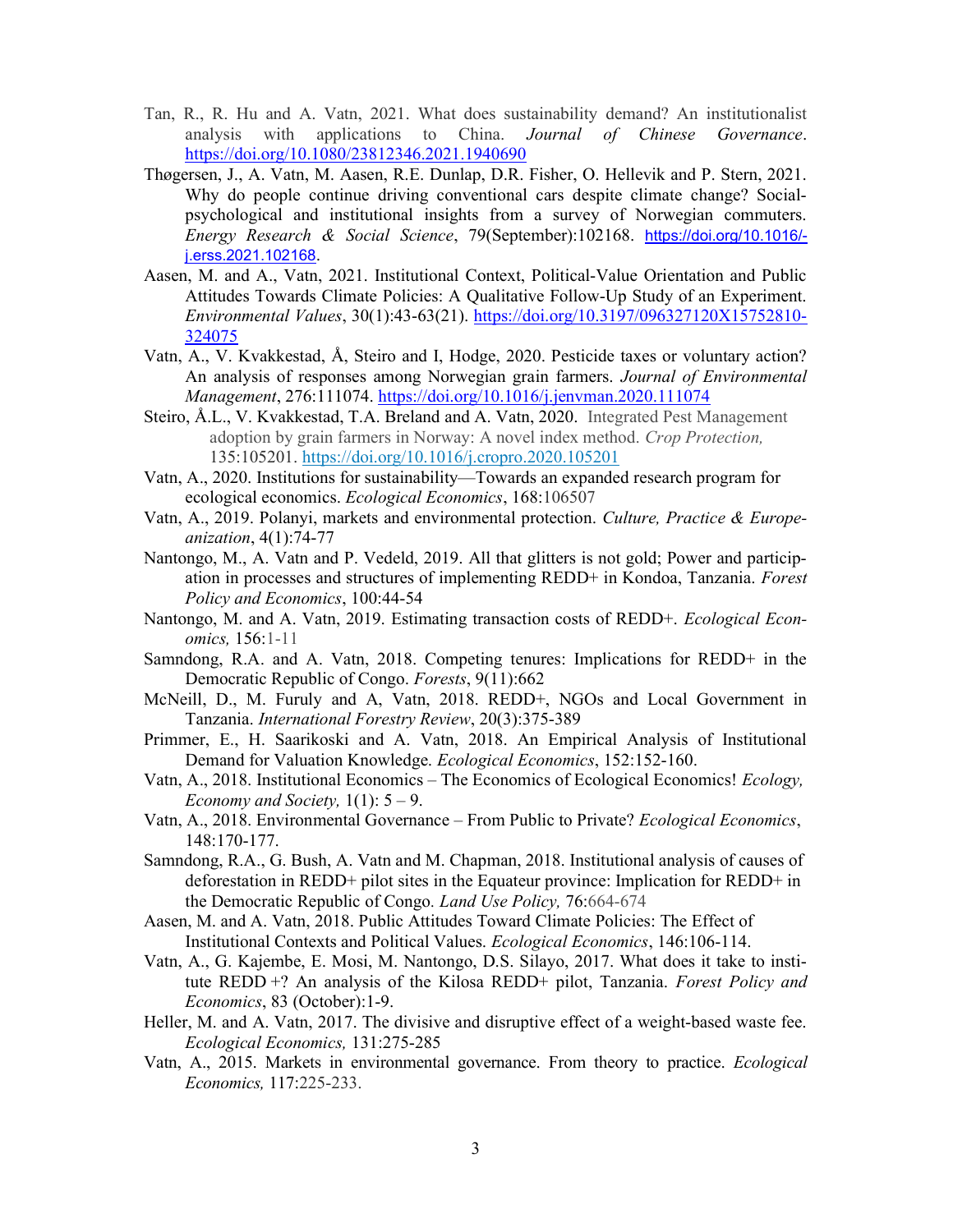- Kvakkestad, V., P.K. Rørstad and A. Vatn, 2015. Norwegian farmers' perspectives on agriculture and agricultural payments: Between productivism and cultural landscapes. Land Use Policy 42, 83-92.
- Dyngeland C., P. Vedeld and A. Vatn, 2014. REDD+ at work? Implementing consistent REDD+ policies at local levels - A case from Kilosa District, Tanzania. International forestry review, 16(6):549-562
- Kabura, J., D.A. Silayo, and A. Vatn, 2014. The Cost of Managing Forest Carbon under REDD+ Initiatives: A case of Kolo Hills Forest in Kondoa District Dodoma, Tanzania. International Journal of Forestry Research. http://dx.doi.org/10.1155/2014/920964, 12 pages.
- Soma, K. and A. Vatn, 2014. Representing the common goods stakeholders vs. citizens. Land Use Policy, 41:325-333
- Agustsson, K., A. Garibjan, E.R. Stormoen and A. Vatn, 2014. An Assessment of the Forest Allowance Programme in the Juma Sustainable Development Reserve in Brazil. International Forestry Review, 16(1):87-101
- Manyika, K.F.K., G.C. Kajembe, D.A. Silayo, and A. Vatn, 2013. Strategic power and power struggles in the national REDD+ governance process in Tanzania: any effect on its legitimacy? Tanzania Journal of Forestry and Nature Conservation, 83(1):69-82.
- Petursson, J. Geir, P. Vedeld and A. Vatn, 2013. Going Transboundary? An Institutional Analysis of Transboundary Protected Area Management Challenges at Mt Elgon, East Africa. Ecology and Society, 18(4):28. [online]
- Muradian, R., M. Arsel, L. Pellegrini, F. Adaman, B. Aguilar, B. Agarwal, E. Corbera, D. Ezzine de Blas, J. Farley, G. Froger, E. Garcia-Frapolli, E. Gómez-Baggethun, J. Gowdy, N. Kosoy, J.F. Le Coq, P. Leroy, P. May, P. Méral, P. Mibielli, R. Norgaard, B. Ozkaynak, U. Pascual, W. Pengue, M. Perez, D. Pesche, R. Pirard, J. Ramos-Martin, L. Rival, F. Saenz, G. Van Hecken, A. Vatn, B. Vira and K. Urama, 2013. Payments for ecosystem services and the fatal attraction of win-win solutions. Conservation letters, 6(4):274-279.
- Aasen, M., and A. Vatn, 2013. Deliberation on GMOs: A study on how a Citizens' Jury affects the citizens' attitudes. Environmental Values, 22(4):461-481.
- Vatn, A., and P. Vedeld, 2013. National governance structures for REDD+. Global Environmental Change, 23(2):422-432.
- Vatn, A. and P. Vedeld, 2012. Fit, Interplay and Scale A Diagnosis. Ecology and Society, 17(4):12.
- Samndong, R. and A. Vatn, 2012. Forest related conflicts in South-East Cameroon: Causes and policy options. International Forestry Review, 14(2): (in press).
- Ramanujam, R.V., S.J. Singh and A. Vatn, 2012. From the Ashes to the Fire? Institutional Change in the Post-Tsunami Nicobar Islands, India. Society and Natural Resources, (in press).
- Raut, N., B. Sitaula, A. Vatn and G.S. Paudel, 2011. Determinants of Adoption and Extent of Agricultural Intensification in the Central Mid-hills of Nepal. Journal of Sustainable Development, 4(4):47-60.
- Kvakkestad, V., and A. Vatn, 2011. Institutions for Sustainable GM crops. Ecological Economics, 70(3):524-532.
- Soma, K. and A. Vatn, 2010. Is there anything like a citizen? A descriptive analysis of instituting a citizen's role to represent social values at the municipal level. Environmental Policy and Governance, 20:30–43.
- Vatn, A., 2010. An Institutional Analysis of Payments for Environmental Services. Ecological Economics, 69:1245-1252.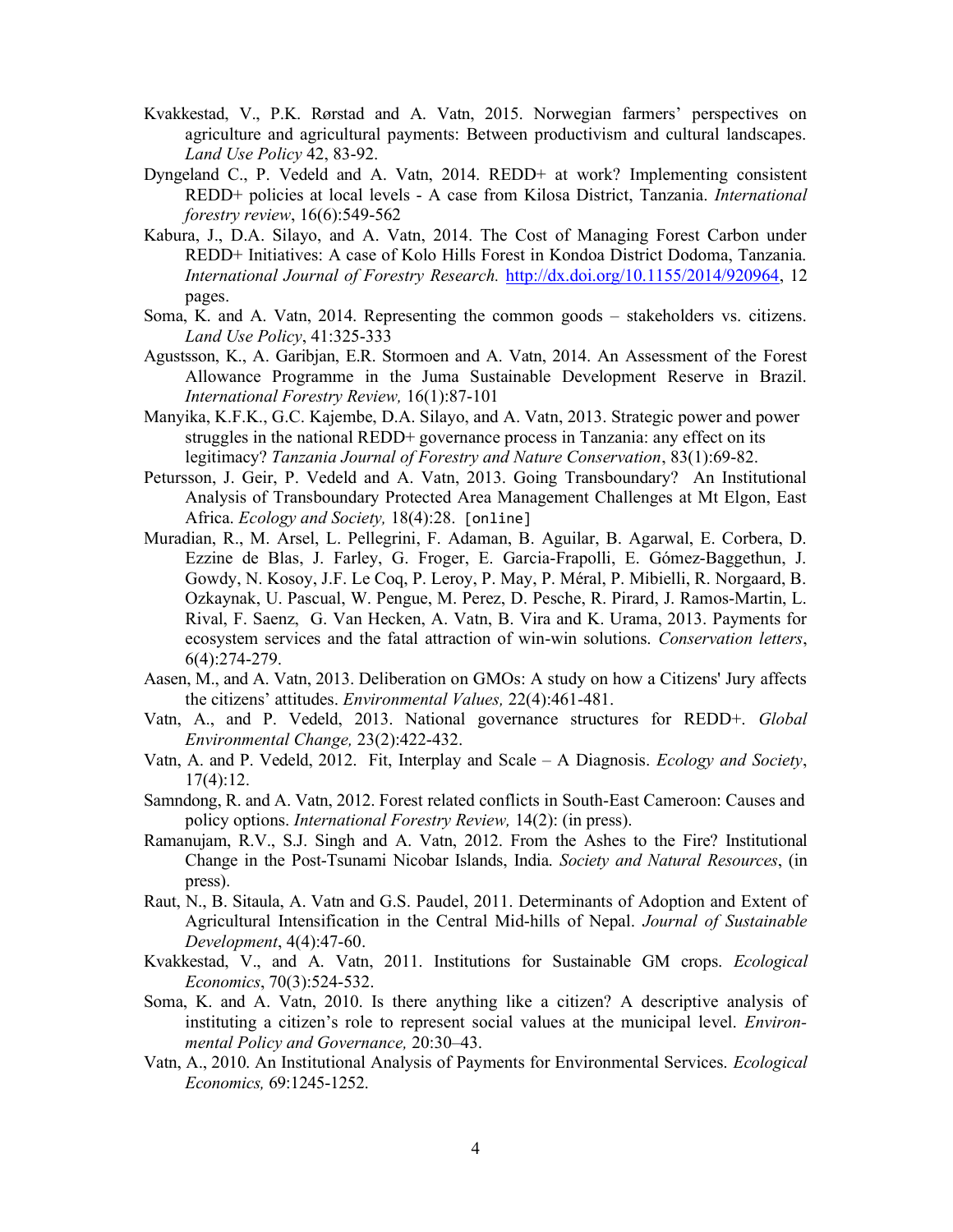- Vatn, A., 2009. Governing the environment: the institutional approach. Economia delle Fonti di Energia e dell'Ambiente (Economics and Policy of Energy and Environment: Special Issue on Heterodox Environmental Economics), 52 (1):61-86.
- Anfinnsen, B., M. Aguilar-Støen and A. Vatn, 2009. Actitudes de los productores ganaderos de El Petén, Guatemala, respecto a la implementación de sistemas silvopastoriles. Agroforestería en las Américas, 47:20-26.
- Vatn, A., 2009. An Institutional Analysis of Methods for Environmental Appraisal. Ecological Economics, 68:2207-2215
- Vatn, A. and F. Rauschmayer, 2009. The affiliation to the European Society for Ecological Economics. Environmental Policy and Governance, 19:71-72.
- Bergseng, E. and A. Vatn, 2009. Why protection of biodiversity creates conflict some evidence from the Nordic countries. Journal of Forest Economics, 15:147-165
- Soma, K. and A. Vatn, 2009. Local democracy implications for coastal zone management  $-A$ case study in southern Norway. Land Use Policy, 26:755-762
- Vatn, A., 2009. Cooperative behavior and institutions. Journal of Socio-Economics, 38:188-196.
- Riseth, J.Å. and A. Vatn, 2009. Modernization and pasture degradation. A comparative study of two Sámi reindeer pasture regions in Norway. Land Economics, 84(1):87-106.
- Kvakkestad, V. and A. Vatn, 2008. Regulating the release of GMOs: contrasts between the European Union and Norway. Environment and Planning C: Government and Policy, 26:968-981

Vatn, A., 2007. Resource regimes and cooperation. Land Use Policy, 24(4):624-632.

- Kvakkestad, V., F. Gillund, K.A. Kjølberg and A. Vatn, 2007. Scientists' Perspectives on the Deliberate Release of GM crops. Environmental Values, 16:79-104.
- Rørstad, P.K., A. Vatn and V. Kvakkestad, 2007. Why do transaction costs of agricultural policies vary? Agricultural Economics, 36:1-11.
- Spash, C., and A. Vatn, 2006. Transferring Environmental Value Estimates: Issues and Alternatives. Ecological Economics, 60(2):379-388.
- Vatn, A., L. Bakken, M. Bleken, O-H Baadshaug, H. Fykse, L.E. Haugen, H. Lundekvam, J. Morken, E. Romstad, P.K. Rørstad, A.O, Skjelvåg and T. Sogn, 2006. A Methodology for Interdisciplinary Analyzes of Pollution from Agriculture. Agricultural Systems, 88:270- 293.
- Vatn, A., 2005. Rationality, Institutions and Environmental Policy. Ecological Economics, 55(2):203-217
- Dyrnes G. and A. Vatn, 2005. Who Owns the Water? A Study of a Water Conflict in the Valley of Ixtlahuaca, Mexico. Water Policy, 7:295-312.
- Vatn, A., 2004. Valuation and Rationality. Land Economics, 80(Feb.):1-18.
- Riseth, J.Å., B. Johansen and A. Vatn, 2004. Aspects of a two-pasture herbivore model. Rangifer, 15:65-81.
- Vatn, A., 2003. Multifunctionality in Agriculture and its Compatibility with Globalization Korean Journal of Agricultural History, 2(1): 67-91
- Vatn, A., 2002. Multifunctional Agriculture some Consequences for International Trade Regimes. European Review of Agricultural Economics, 29(3):309-327
- Vatn, A., E. Krogh, F. Gundersen and P. Vedeld, 2002. Environmental Taxes and Politics The Dispute over Nitrogen taxes in Agriculture. European Environment, 12:224-240.
- Vatn, A., 2001. Environmental Resources, Property Regimes and Efficiency. Environment and Planning C: Government and Policy. 19(5): 681-693.
- Vatn, A., 2000. The Environment as a Commodity. Environmental Values, 9:493-509.
- Vatn, A., L. Bakken, P. Botterweg and R. Romstad, 1999. ECECMOD: An interdisciplinary modelling system for analyzing nutrient and soil losses from agriculture. Ecological Economics, 30(2):189-205.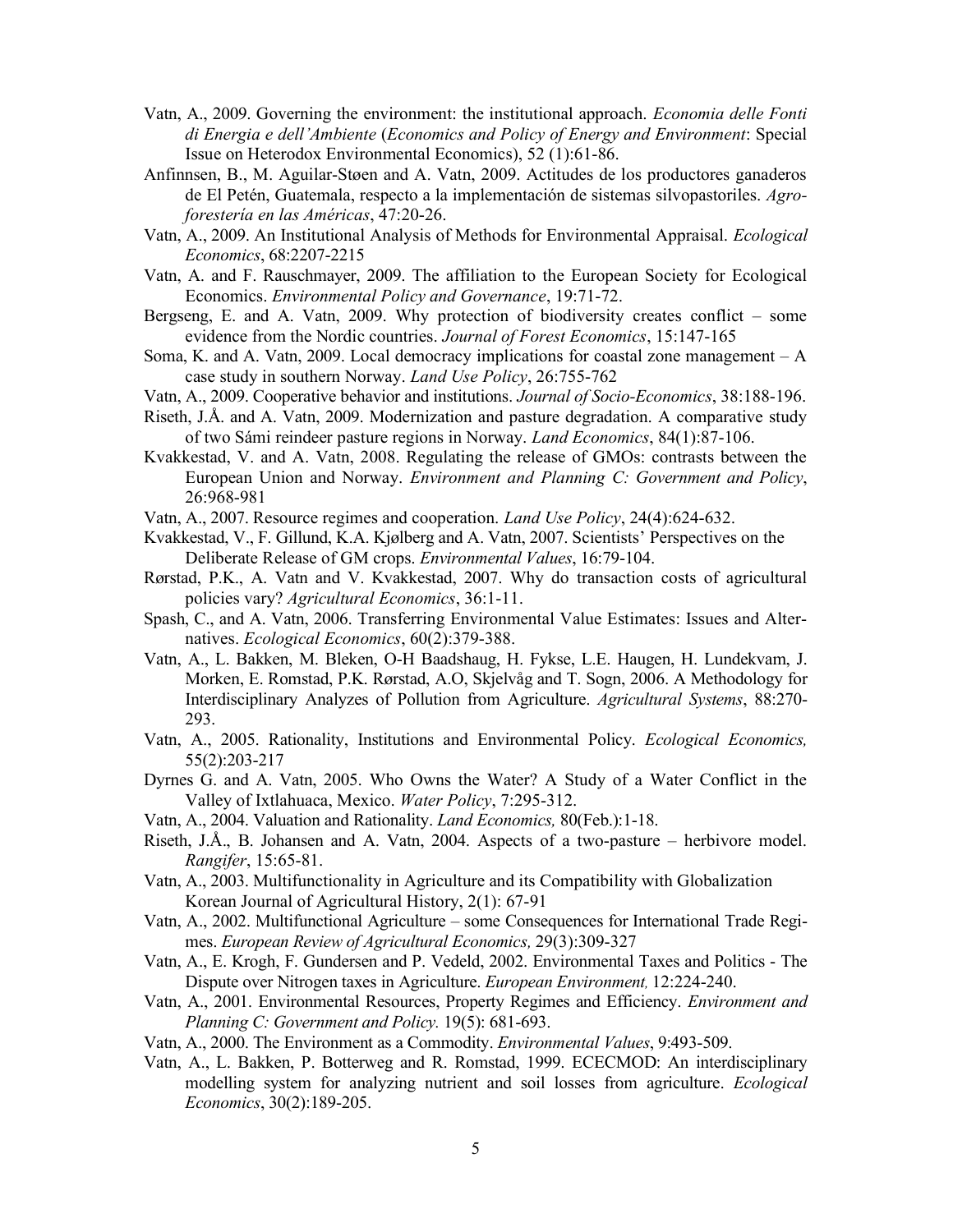- Vold, A., L. Bakken, G. Uhlen and A. Vatn, 1999. Use of data from long term fertilizer experiments to model plant nitrogen uptake. Nutrient Cycles in Agroecosystems, 55(3):197-206.
- Vatn, A., 1998. Input vs. Emission Taxes. Environmental Taxes in a Mass Balance and Transactions Cost Perspective. Land Economics, 74(4):514-525.
- Botterweg, P., R. Leek, E. Romstad and A. Vatn, 1998. The EUROSEM-GRIDSEM modeling system for erosion analyses under different natural and economic conditions. *Ecological* Modelling, 108(1-3):115-129.
- Botterweg, P., R. Leek, E. Romstad and A. Vatn, 1998. Erosion control under different economic conditions. Soil & Tillage Research, 46:31-40
- Vatn, A. and D. Bromley, 1997. Externalities a Market Model Failure. Journal of Environmental and Resource Economics, 9(2):135-151.
- Vatn, A., L.R. Bakken, P. Botterweg, H. Lundeby, E. Romstad, P.K. Rørstad and A. Vold, 1997. Regulating Nonpoint-source Pollution from Agriculture - An Integrated Modelling Analysis. European Review of Agricultural Economics, 26(2):207-229.
- Romstad E. and A. Vatn, 1995. Implications of uncertainty on eco-eco modeling. American Journal of Agricultural Economics, 77(5): 1388-1389.
- Vatn, A. and D. Bromley, 1994. Choices without Prices without Apologies. Journal for Environmental Economics and Management, 26:129-148. This paper is reprinted in several edited volumes – Bromley, D.W. (ed.), 1995: The Handbook of Environmental Economics. Basil Blackwell. A summary of this paper was selected for publication in Ackerman, F., D. Kiron, N.R. Goodwin, J.M. Harris and K. Gallagher (eds), 1997. Human Well-being and Economic Goals. Frontier Issues in Economic Thought. Washington D.C: Island Press, pp 137-140. The paper will further appear in Martinez-Alier, J. and I Röpke (eds): Recent Developments in Ecological Economics. Edward Elgar.

#### 4.2.2 Articles in edited books and reports

- Vatn, A. 2021. Institusjonell økonomi. In Smith, T., E. Boye and B.A. Sæther (eds.): Økonomisk tenkning. Bidrag til mangfold i økonomifaget. Solum Bokvennen, pp. 85-107
- Vatn, A., M.G. Nantongo and R.A. Samndong, 2020. REDD+ Meets Local Realities. In Nikolakis, W. and J.L. Innes (eds.): The Wicked Problem of Forest Policy. A Multidisciplinary Approach to Sustainability in Forest Landscapes. Cambridge: Cambridge University Press, pp 108-138. ISBN 978-1-108-47140-4.
- Vatn, A., 2017. Critical institutional economics. In Spash, C. (ed.): Routledge Handbook of Ecological Economics. Nature and Society. London: Routledge, pp. 29-38.
- Vatn, A., G. Kajembe, D.S. Silayo, and P. Vedeld. 2017. Governance structures for REDD+ experiences from Tanzania. In Kulindwa, K., (ed.): Lessons and Implications for REDD+ Implementation: Experiences from Tanzania. CCIAMSUA, Morogoro, E&D Vision Publishing Ltd, Tanzania, pp 299 - 323
- Kajembe, G. D.S. Silayo, K.J. Mutabazi, F. Massawe, M. Nantongo and A.Vatn, 2017. Lessons Learned from REDD+ Pilot projects in Kondoa and Rungwe districts, Tanzania. In Kulindwa, K., (ed.): Lessons and Implications for REDD+ Implementation: Experiences from Tanzania. CCIAMSUA, Morogoro, E&D Vision Publishing Ltd, Tanzania, pp 213 - 240.
- Vatn, A., 2016. On limits. In Farley, J. and D. Malghan (eds.): Beyond Uneconomic Growth. Economics, Equity and the Ecological Predicament. Cheltenham: Edward Elgar, pp. 83- 105.
- Vatn, A., 2015. Global Environmental Governance. In Martinez\_Alier, J. and R. Muradian (eds.): Handbook in Ecological Economics. Cheltenham: Edward Elgar, pp 382-412.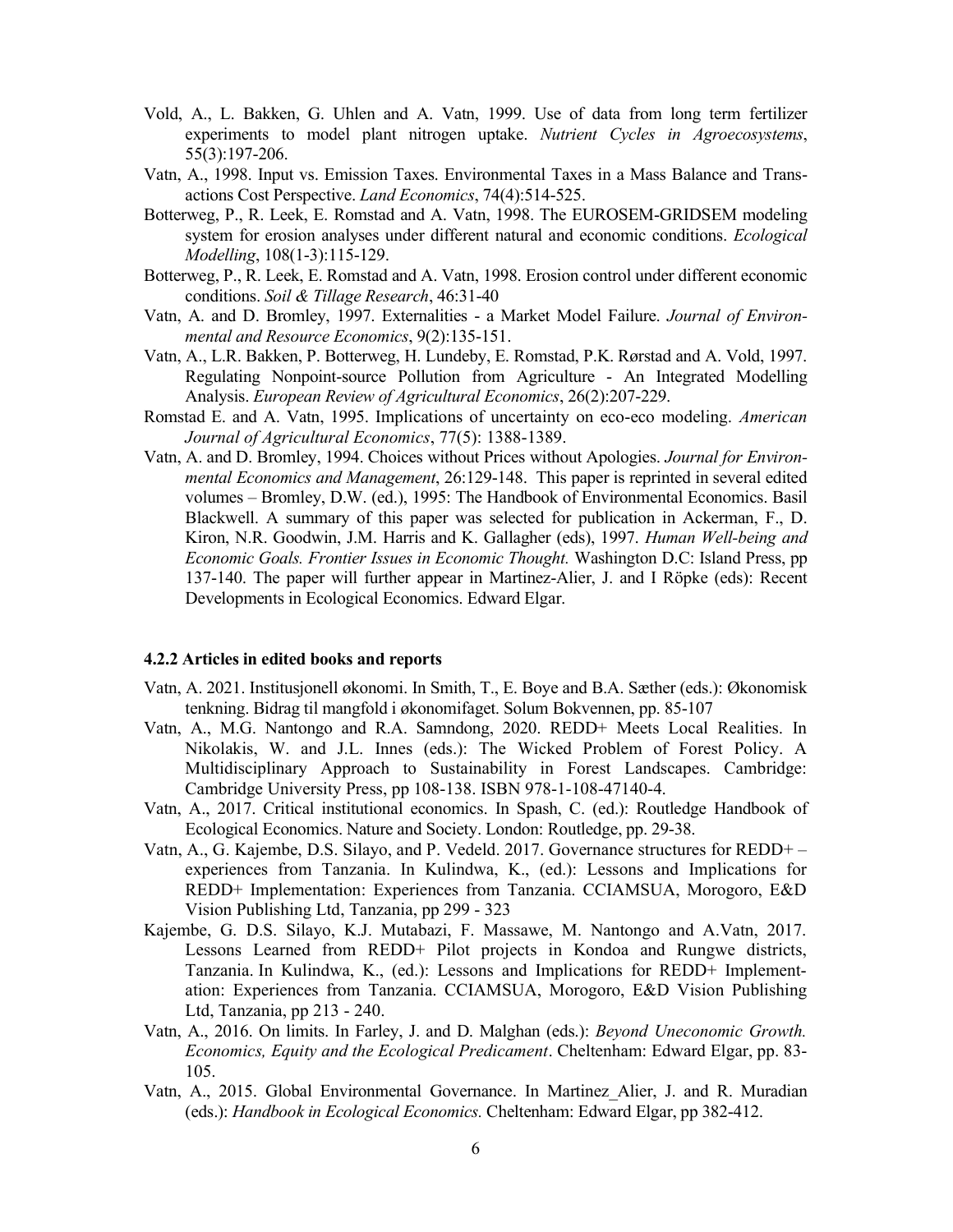- Vatn, A., 2013. Landbrukspolitikken og det mangesidige landbruket. In Vinje, A. og O. Randen (eds.): Landbrukets veg. Boksmia Forlag, pp. 74-86.
- Vatn, A., 2012. Environmental Governance the Aspect of Coordination. In Brousseau, E., T. Dedeurwaerdere, P.-A. Jouvet and M. Willinger (eds.): Governing Global Environmental Commons: Institutions, Markets, Social Preferences and Political Games. Oxford: Oxford University Press (in press).
- Vatn, A., 2012. Beyond Reductionism Issues for Future Research on Sustainability. In Farrell, K.N, T. Luzzati and S. van den Hove (eds.): Beyond Reductionism. A passion for interdisciplinarity. London: Routledge, pp. 284-307.
- Vatn, A., 2012. Institutions, Rationality and Social Costs. In Ramazzotti, P., P. Frigato and W. Elsner, (eds.): Social Costs Today Institutional Analyses of the Present Crises. London: Routledge, pp. 35-56.
- Vatn, A., 2012. Cooperative Behaviour and Institutions. In Shmelev, S. and I. Shmeleva (eds.): Sustainability Analysis. An Interdisciplinary Approach. New York: Palgrave Macmillan, pp. 103-128. (A reprinted version of a paper published in Journal of Socio-Economics in 2009.)
- Vatn, A., 2012. Governing the Environment: The Institutional Economics Approach. In Marletto, G., (ed.): Creating a Sustainable Economy. An Institutional and Evolutionary Approach to Environmental Policy. New York: Routledge, pp. 67-91.
- Vatn, A., 2011. Environmental Governance A Conceptualization. In Kjosavik, D. and P. Vedeld (eds.): The Political Economy of Environment and Development in a Globalized World. Exploring the Frontiers. Trondheim, Tapir Academic Press, pp. 131-152.
- Vatn, A., 2010. Ekosysteemipalvelumaksut Vanhaa Viiniä Uudessa Pullossa? (Payments for Environmental Services – Old Wine in New Bottles?) In Hiedanpää, J., L. Suvantola and A. Naskali (eds.): Hyödyllinen luonto. Ekosysteemipalvelut hyvinvointimme perustana. Tampere: Vastapaino, pp. 135-158.
- Vatn, A., 2010. Combining Post-Keynesian, Ecological and Institutional Economics' Perspectives. In Holt, R.P.F., S. Pressman and C.L. Spash (eds.): Post Keynesian and Ecological Economics: Confronting Environmental Issues. Cheltenham: Edward Elgar, pp. 114-138.
- Vatn, A. and A. Angelsen, 2009. Options for a national REDD+ architecture. In Angelsen A. (eds): Realising REDD+: National Strategy and Policy options. Bogor, Indonesia: CIFOR, pp. 57-74.
- Vatn. A., 2009. Sustainability, institutions and behavior. In Beckmann, V. and M. Padmanabhan (eds.): Institutions and Sustainability. Berlin, Springer, pp. 293-314.
- Vatn, A., 2008. Institutions and Rationality. In Batie, S., and N. Mercuro (eds.): Assessing the Evolution and Impact of Alternative Institutional Structures. London, Routledge Press, pp. 113-139. ISBN 0415774780, 9780415774789
- Vatn, A., 2008. Sustainability: the Need for Institutional Change. In Utting P and J. Clapp (eds.): Corporate Accountability and Sustainable Development. New Delhi, Oxford University Press, pp. 61-91.
- Vatn, A., 2008. Transaktionskosten und ökonomische Theorie. In Wüstemann, H., S. Mann and K. Müller (eds.): Multifunktionalität. Von der Wohlfartsökonomie zu neuen Ufern. Oekom Verlag, pp. 182-204.
- Vatn, A. and P.K. Rørstad, 2006. To Till or not to Till Economic and Environmental Considerations. In Report 'Tillage systems for the benefit of agriculture and the environment', Nordiske jordbruksforskeres forening. http://composit.dimea.se/filebank/files/ 20060703\$ 165503\$fil\$26D0ZKiVH91jlNUhN3gB.pdf, p 5-12.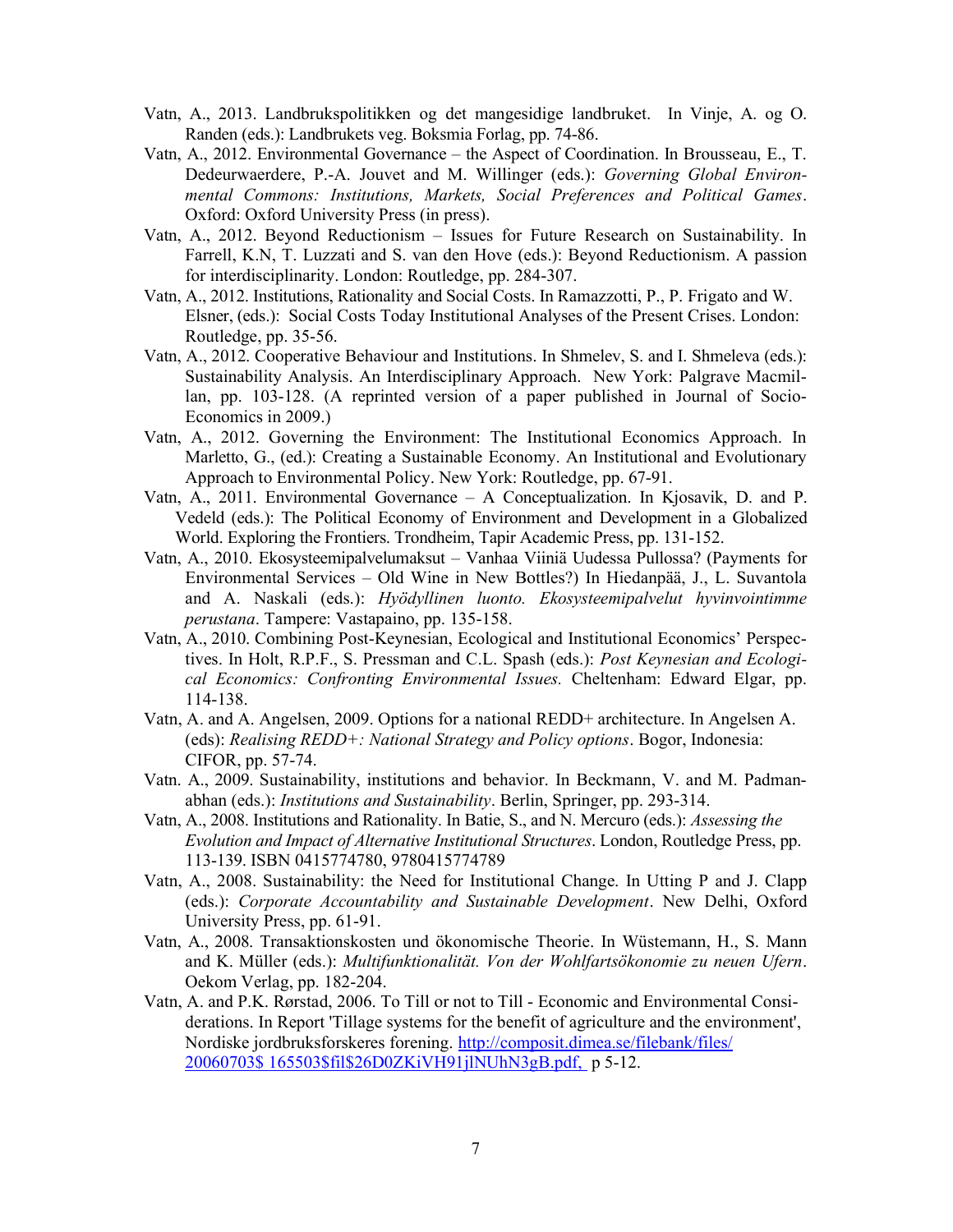- Vatn, A., 2006. Institutions. Entry in the Internet Encyclopaedia of Ecological Economics. http://www.ecoeco.org/publica/encyc.html. 14 p.
- Vatn, A., 2005. Valuation of Forest Biodiversity An Institutional Perspective. In Kant, S. and A. Berry (eds.): Sustainability, Institutions, and Natural Resources: Institutions for Sustainable Forest Management. Springer. pp 115-134.
- Vatn, A., 2005. Del I: Virkemidler, konflikt og presisjon ved vern av biodiversitet i skog. En teoretisk analyse. I Vatn, A., E. Framstad og B. Solberg (red.). Virkemidler for forvaltning av biologisk mangfold. Delrapport 3: Tiltak og virkemidler for vern av biodiversitet i skog og våtmarker. TemaNord 2005:563, pp. 35-82.
- Bergseng, E., A. Vatn, R. E. Eriksen og B. Solberg, 2005. Del II: Holdninger til vern av skog blant nordiske skogeiere. I Vatn, A., E. Framstad og B. Solberg (red.). Virkemidler for forvaltning av biologisk mangfold. Delrapport 3: Tiltak og virkemidler for vern av biodiversitet i skog og våtmarker. TemaNord 2005:563, pp. 83-154 + attachment.
- Vatn, A., E. Bergseng, E. Framstad and B. Solberg, 2005. Del IV: Konklusjoner og anbefalinger. I Vatn, A., E. Framstad og B. Solberg (red.). Virkemidler for forvaltning av biologisk mangfold. Delrapport 3: Tiltak og virkemidler for vern av biodiversitet i skog og våtmarker. TemaNord 2005:563, pp. 207-215.
- Kvakkestad , V. and A. Vatn, 2004. Virkemidler for multifunksjonelt landbruk Avveiningen mellom transaksjonskostnader og presisjon. In Lindquist L. (ed.): Lantbrukets og landsbygdens framtida roller. TemaNord 2004:516. Copenhagen: Nordic Council of Ministers, pp. 123-132.
- Vatn, A., 2002. Efficient or Fair: Ethical Paradoxes in environmental policy. In Bromley, D. and J. Paavola (eds.). Economics, Ethics and Environmental Policy: Contested Choices. Blackwell, pp 148-163.
- Vatn., A., 2002. Policies for reducing environmental impacts from farming: a methodology for interdisciplinary analyses. In Steenvoorden, J., F. Claessen and J. Willelms (eds.), Agricultural Effects on Ground and Surface Waters: Research at the Edge of Science and Society. IAHS Publication no. 273, pp 311-316. ISSN 0144-7815
- Vatn, A., 2001. Integrated Policy Approach to Multifunctionality. In conference report: 'Role of Multifunctionality in Agricultural Policy Reforms', Asian Productivity Organization. Tokyo, 95-108.
- Vatn, A., 2000. Efficiency and Fairness: The Norwegian Experience with Agri-Environmental Taxation. In Andersen, M.S. and R.U. Spenger (eds.): Designing, introducing and implementing market-based instruments in environmental management: institutional dimensions. Cheltenham: Edward Elgar, pp. 111-128.
- Riseth, J.Å. and A. Vatn, 1998. Adaptation Strategies under Technological Change. A Comparative Study of Saami Reindeer Management Regions in Norway 1960-1990. In S. Jentoft (eds.): Commons in Cold Climate. Coastal Fisheries and Reindeer Pastoralism in North Norway: The Co-management Approach. New York: Parthenon Publishers, pp. 61-81.
- Vatn. A., L.R. Bakken, P. Botterweg and E. Romstad, 1997. Virkemidler mot diffuse forurensninger. In Brekke K.A., Ø. Lone and T. Rødseth (eds.): Økonomi og økologi - verktøy for en bærekraftig utvikling. Oslo: ad Notam - Gyldendal forlag, pp. 248-271.
- Vatn, A., 1997. Integrated Economic and Ecological Analyses of Land Use Modelling Nutrient and Soil Losses to the Environment. In Olesen, S.E. (eds.): Alternative Use of Agricultural Land. SP report No 18. Danish Institute of Agricultural Sciences. pp 66-75.
- Jenssen, P.D. and A., Vatn, 1997. Ecologically sound wastewater treatment. Concepts and implementation. In C. Etnier and B. Guterstam (eds.): Ecological Engineering for Waste water Treatment. Boca Raton, Florida: CRC Lewis. pp 305-319.
- Romstad, E., A. Vatn, L.R. Bakken and P. Botterweg, 1997. Eco-Eco Modelling The Case of Nitrogen. In Romstad, E., J. Simonsen and A. Vatn, 1997 (eds.). Controlling Mineral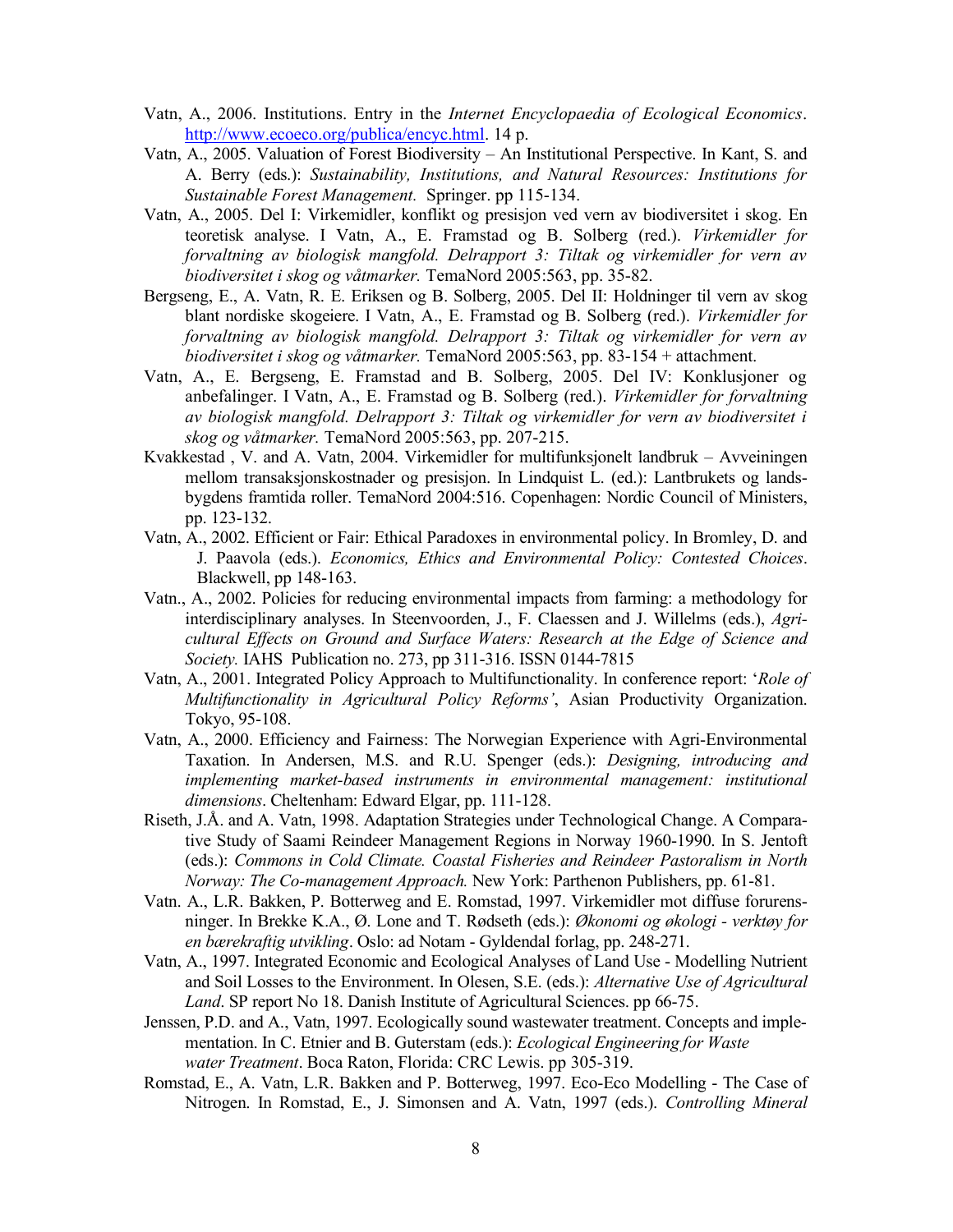Emissions from Agriculture. Economics, Policies and the Environment. Oxon, New York: CAB International, pp. 225-247.

- Vatn, A., 1996. Pollution from Agriculture The Need for an Integrated Analysis. In Walter-Jørgensen, Aa. and S. Pilegaard (eds.): Integrated Environmental and Economic Analyses in Agriculture. Report no 89, Statens Jordbrugs- og Fiskeriøkonomiske Institutt, Copenhagen, pp. 53-68.
- Vatn, A., 1994. Gir EU-medlemsskap ein meir rasjonell landbrukspolitikk i Norge. In Simonsen. J. (eds.): Norsk landbruk i EU. Hva kan forskerne si. Landbrukspolitisk forskningsprogram, Aas, s 211 - 224.
- Vatn, A., 1992. Norsk landbruk frå Hitra til GATT. In Simonsen, J. and A. Vatn (eds.): Landbruk i endring. Fra opptrapping til omstilling. Oslo: Universitetsforlaget, pp. 17-39.
- Vatn, A., 1992. Prisar og produksjon. In Simonsen, J. and A. Vatn (eds.): "Landbruk i endring. Fra opptrapping til omstilling". Oslo: Universitetsforlaget, pp. 70-86.
- Vatn, A., 1992. "Frå avling til avrenning konsekvensar for val av tiltak og verkemiddel". In Rørstad P. K. and A. Vatn (eds.): Avlingskurver. Report no 1, ECEC/RMPA, Aas-NMBU, pp. 199-210.
- Vatn, A., 1990. Melk og makt. Frå melkesentralar til distriktsmeieri. In Hovland E., E. Lange and S. Rysstad (eds.): Det som svarte seg best. Studier i økonomisk historie og politikk. Oslo: Ad Notam Forlag, pp. 143-155.
- Simonsen, J. and A. Vatn, 1990. En miljøpolitisk offensiv i landbruket. In Berthelsen, Å. (eds.): Framtid for bygdene. Sogn og Fjordane forlag, pp. 141-158.

#### 4.2.3. Book reviews in international peer review journals

- Vatn, A., 2014. Governing complexity for reducing emissions from deforestation and forest degradation (REDD). Climate Policy, 14(6):801-803
- Vatn, A., 2011. The Skeptical Economist. Revealing the Ethics Inside Economics, by Jonathan Aldred. Book review: Ecological Economics, 72(15):192.
- Vatn, A., 2006. Ecological Economics. An Introduction, by Michael Common and Sigrid Stagl: Book review: Environmental Values
- Vatn, A., 2003. The Institutional Dimension of Environmental Change. Fit, Interplay, and Scale, by Oran R. Young. Book review: Environmental Values
- Vatn, A., 1999. Against the Grain. Agri-environmental reform in the United States and the European Union, by Clive Potter. Literature review. European Review of Agricultural Economics, 26(1):117-119.

#### 4.2.4 Articles in national journals

Vatn, A., 2013. Institusjonell økonomi – implikasjoner for miljøpolitikken. Røst, 2013(1):15-23

- Rørstad, P.K., A. Vatn and E. Romstad, 2003. Systemanalyse som verktøy for bedre miljø Erfaringer fra forskningsprogrammet MILDRI. Landbruksøkonomisk forum, 30(3):29-40.
- Vatn, A., 2000. Landbruksmeldinga i påvente av WTO. Landbruksøkonomisk forum, 17(1): 65- 68.
- Romstad, E. and A. Vatn, 1999. Virkemidler for et multifunksjonelt landbruk. Landbruksøkonomisk forum, 16(4):39-52.
- Romstad, E., P.K. Rørstad and A. Vatn, 1996. Avgifter eller fangvekster? En integrert modellanalyse av landbruk og miljø. Landbruksøkonomisk forum, 13:5-20.
- Vatn, A., L.R. Bakken, P. Botterweg and E. Romstad, 1995. Nitrogenforureiningar frå landbruket. Erfaring frå tverrfagleg modellering. Faginfo no 10, 1995, pp. 171-189. Info center, Science Park, Aas.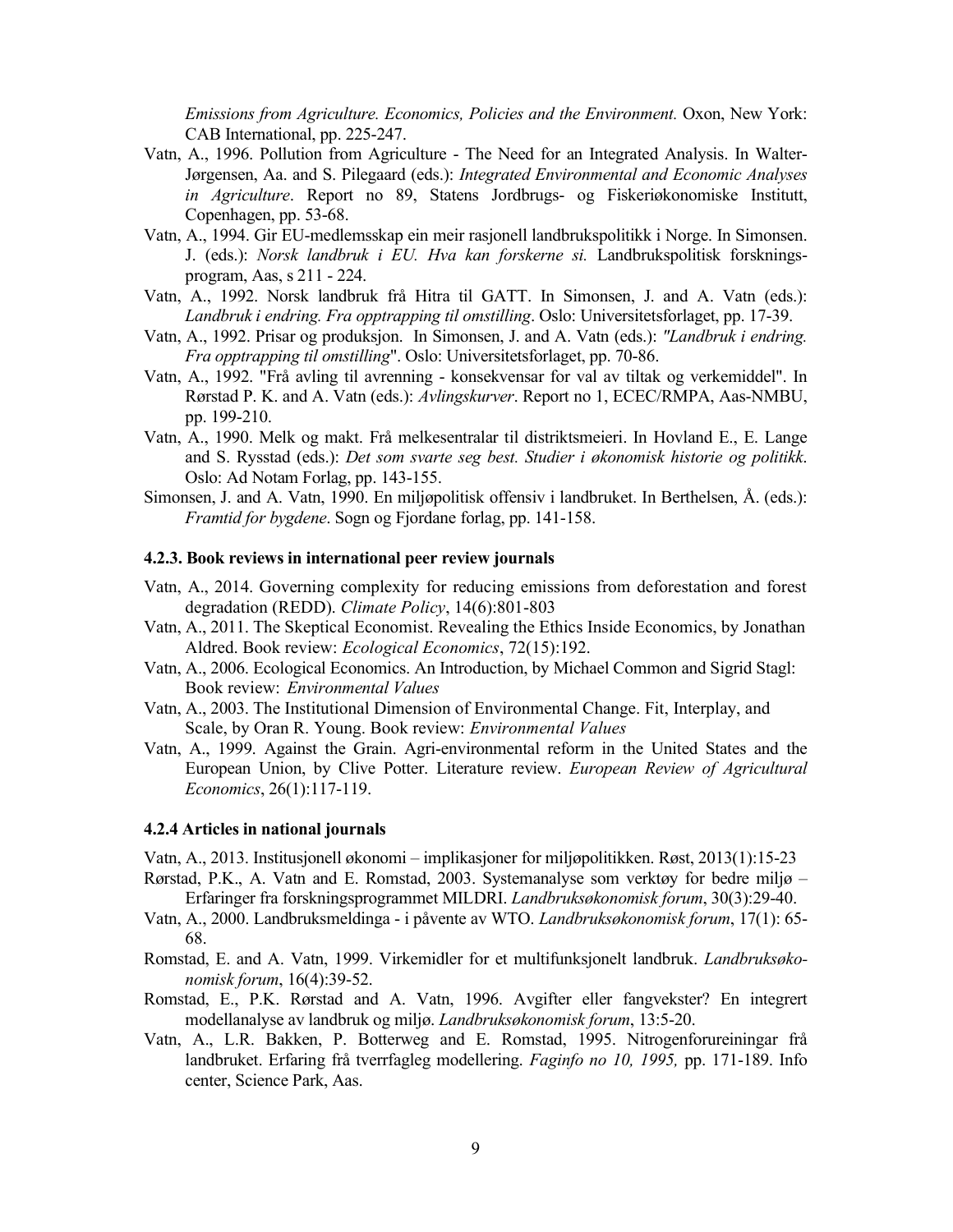- Vatn, A., 1992. Økonomiske interesser og institusjonelle forhold. Bokmelding, Landbruksøkonomisk forum, 2:87-89.
- Vatn, A., 1991. Avgift på gjødsel. Svar til H. Skinnes. Norsk Landbruk, 15:14.
- Vatn, A., 1991. Avgift på gjødsel. Nytt svar til Halvor Skinnes. Norsk Landbruk, 19:19.

#### 4.3 Scientific reports

- Aasen, M., M. Klemetsen, E.U Reed and A. Vatn, 2019. Folk og klima: Nordmenns holdninger til klimaendringer, klimapolitikk og eget ansvar. Cicero rapport 20:2019. Oslo: Cicero.
- Vatn, A., S. Marostica, V. Viana and V. Salviati, 2017. Management Regimes for REDD+. An analysis of the regime in the RDS Rio Negro REDD+ pilot. Report No. 82, Noragric, NMBU. https://www.nmbu.no/en/faculty/landsam/department/noragric/publications/reports
- Vatn, A. G. Kajembe, D. Kjosavik, G. Nabanoga, J. Namaalwa, M.G. Nantongo, R.A. Samndong, D.S. Silayo, G. Soka, E. Ssenyonjo and P. Vedeld, 2016. REDD+ Piloting – Processes and Impacts. Experiences from pilot projects in Brazil, Democratic Republic of Congo, Tanzania and Uganda. Noragric, NMBU.
- Kajembe, G.C., D.S.A. Silayo and A. Vatn, 2015. The adaptation of REDD+ initiatives in forest management regimes in two pilot projects of Kondoa and Kilosa Districts, Tanzania. Noragric Report No. 75, Noragric, NMBU. https://www.nmbu.no/en/aboutnmbu/faculties/samvit/departments/noragric/publications/reports
- Vatn, A., (ed.), 2015. The Green Economy. Student papers, Thor Heyerdahl Summer School in Environmental, vol 3: https://www.nmbu.no/en/about-nmbu/faculties/samvit/departments/noragric/studies/programmes/thor-heyerdahl
- Vatn, A., D.N. Barton, I. Porras, G.M. Rusch and E. Stenslie, 2014. Payments for Nature Values. Market and Non-market Instruments. Report 5/2014, Norad,
- Vatn, A., G. Kajembe, R. Leiva-Montoya, E. Mosi, M. Nantongo and D.A Santos Silayo, 2013. Instituting REDD+. An analysis of the processes and outcomes of instituting REDD+ in two pilot areas – RDS Rio Negro (Brazil) and Kilosa (Tanzania). London: International Institute for Environment and Development.
- Vatn, A. A. Angelsen, D. McNeill and L.T. Trædal (eds.), 2013. Report from the conference 'Options for national REDD+ architectures'. Report no 69, Noragric, NMBU. https://www.nmbu.no/en/about-nmbu/faculties/samvit/departments/noragric/publications/reports
- Vatn, A., D. Kjosavik, K. Kulindwa and P. Vedeld (eds.), 2013. Global Environmental Governance. Student papers, Thor Heyerdahl Summer School in Environmental Governance, vol 2: https://www.nmbu.no/en/about-nmbu/faculties/samvit/departments/ noragric/studies/programmes/thor-heyerdahl
- Vatn, A., E.O. Sjaastad and P.O. Vedeld, 2012. Rettferdig fordeling, vekst og grønn økonomi. Report. Department of International Environment and Development Studies, Noragric, NMBU
- Movik, S., G. Birikorang, A. Enright, G. Kajembe, L. Lima, S. Marostica, T.M. Pinto, G. Nabanoga, M. Nantongo, J. Namaalwa, D.S. Silayo and A. Vatn, 2012. Socio-economic conditions in REDD+ pilot areas A synthesis of five baseline surveys. London: International Institute for Environment and Development.
- Movik, S. and A. Vatn, 2012. Institutions for Sustainable Development. Student papers, Thor Heverdahl Summer School in Environmental Governance, vol 1. https://www.nmb-.no/en/about-nmbu/faculties/samvit/departments/noragric/studies/programmes/thorheyerdahl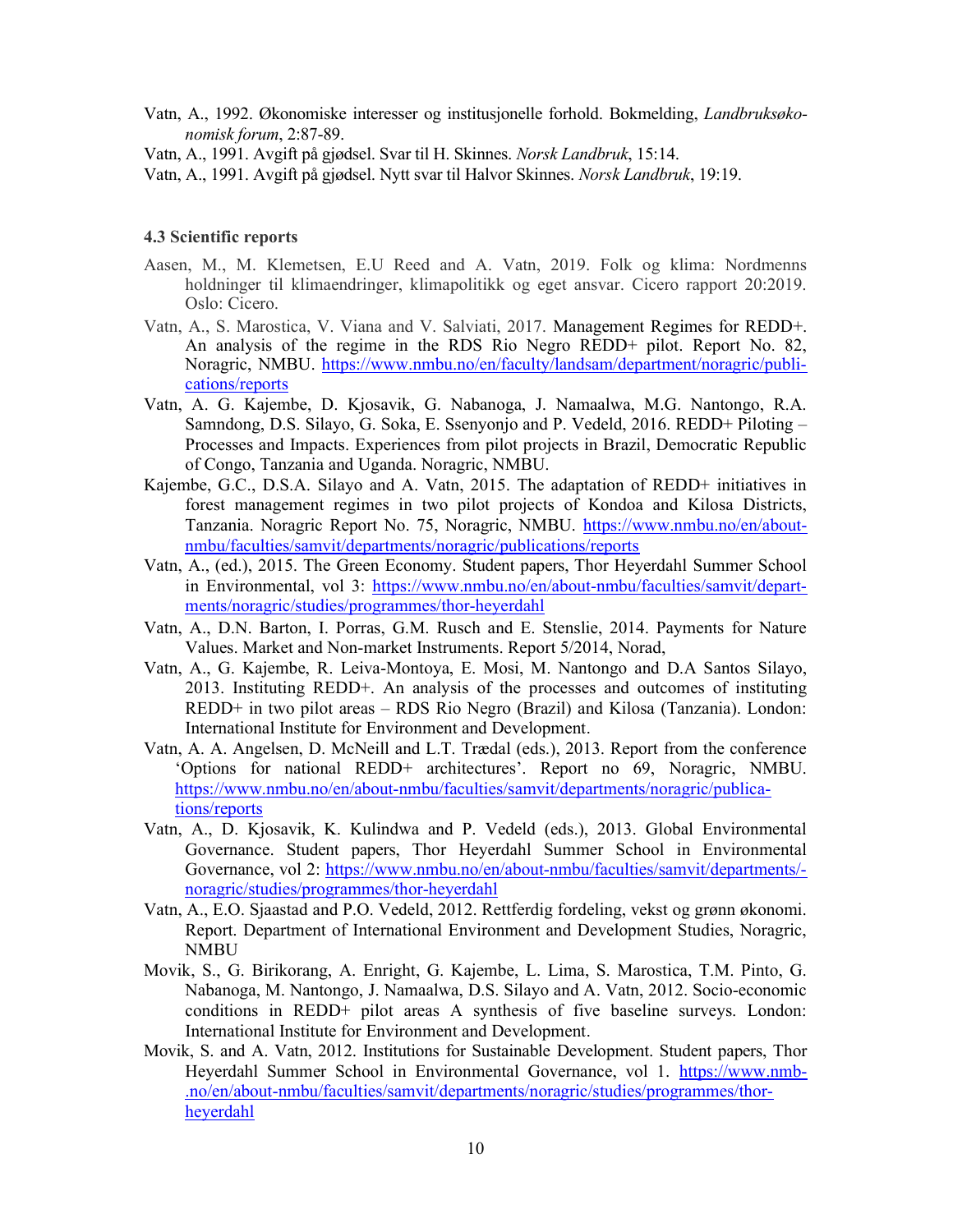- Vatn, A. D.N. Barton, H. Lindhjem, S. Movik, I. Ring and R. Santos, 2011. Can markets protect biodiversity? An evaluation of different financial mechanisms. Noragric Report No. 60, June 2011. Department of International Environment and Development Studies, Noragric, NMBU. https://www.nmbu.no/en/about-nmbu/faculties/samvit/departments/ noragric/publications/reports
- Vatn, A. and P. Vedeld, 2011. Getting ready! A study of national governance structures for REDD+. Noragric Report No. 59, April 2011. Department of International Environment and Development Studies, Noragric, NMBU. https://www.nmbu.no/en/about-nmbu/faculties/samvit/departments/noragric/publications/reports
- Vatn, A., P. Vedeld, J.G. Petursson and E. Stenslie, 2009. The REDD direction. The potential for reduced carbon emissions, biodiversity protection and increased development. A desk study with special focus on the situation in Uganda and Tanzania. Noragric Report no 51. Department of International Environment and Development Studies, Noragric, NMBU. https://www.nmbu.no/en/about-nmbu/faculties/samvit/departments/noragric/ publications/reports
- Vatn, A., E. Framstad and B. Solberg (eds.), 2005. Virkemidler for forvaltning av biologisk mangfold. Delrapport 3: Tiltak og virkemidler for vern av biodiversitet i skog og våtmarker. TemaNord 2005:563, 223 p. http://www.norden.rg/pub/sk/showpub.asp?pubnr=2005:563
- Kvakkestad, K., A. Svendsrud, T. Bekkby, E. Framstad, B. Solberg and A. Vatn, 2004. Mål og virkemidler med hensyn på biologisk mangfold i skog, myr og våtmark - En nordisk status. TemaNord 2004:511. 139 p. http://www.norden.org/pub/miljo/ekonomi/sk/TN2004511.asp
- Vatn, A., L. Bakken, M.A. Bleken, O.H Baadshaug, H. Fykse, L.E. Haugen, H. Lundekvam, J. Morken, E. Romstad, P.K. Rørstad, A.O. Skjelvåg, T. Sogn, N.H. Vagstad and E.Ystad, 2002. *ECECMOD* 2.0 – An interdisciplinary research tool for analysing policies to reduce emissions from agriculture. Report no 3/2002, Agricultural University of Norway. Aas. 40 p.
- Vatn, A., V. Kvakkestad and P.K. Rørstad, 2002. Policies for a Multifunctional Agriculture the Trade-off between Transaction Costs and Precision. Report no 23, Department of Economics and Social Sciences. Aas: Agricultural University of Norway. 81 p. + appendices.
- Rørstad, P.K., E. Romstad og A. Vatn, 2002. FARMNOR: A Model for Simulating Farmers' Adaptation to Changes in Environmental Policy Instruments. Documentation. Report no 5/2002. Norges landbrukshøgskole. ISBN 82-483-0021-8. 63 p.
- Romstad, E., A. Vatn, P.K. Rørstad and V. Søyland, 2000. Multifunctional Agriculture. Implications for Policy Design. Report no 21, Department of Economics and Social Sciences, Agricultural University of Norway. 139 p.
- Krogh, E., A. Vatn, R. Hesjedal, F. Gundersen and P. Vedeld, 1998. Spillet om næringssaltene. En studie av forvaltningskultur, organisering og ansvarsfordeling i sentralforvaltningen i forbindelse med valg av virkemidler for å begrense arealavrenningen fra jordbruket. Report no 19, Department of Economics and Social Sciences, Agricultural University of Norway. 206 p.
- Vedeld, P., J. Bergum, E. Krogh and A. Vatn, 1998. Virkemidler og handlingsvalg en studie av informasjon og kommunikasjon som virkemidler i miljøpolitikken i landbruket. Report no 20. Department of Economics and Social Sciences, Agricultural University of Norway. 260 p.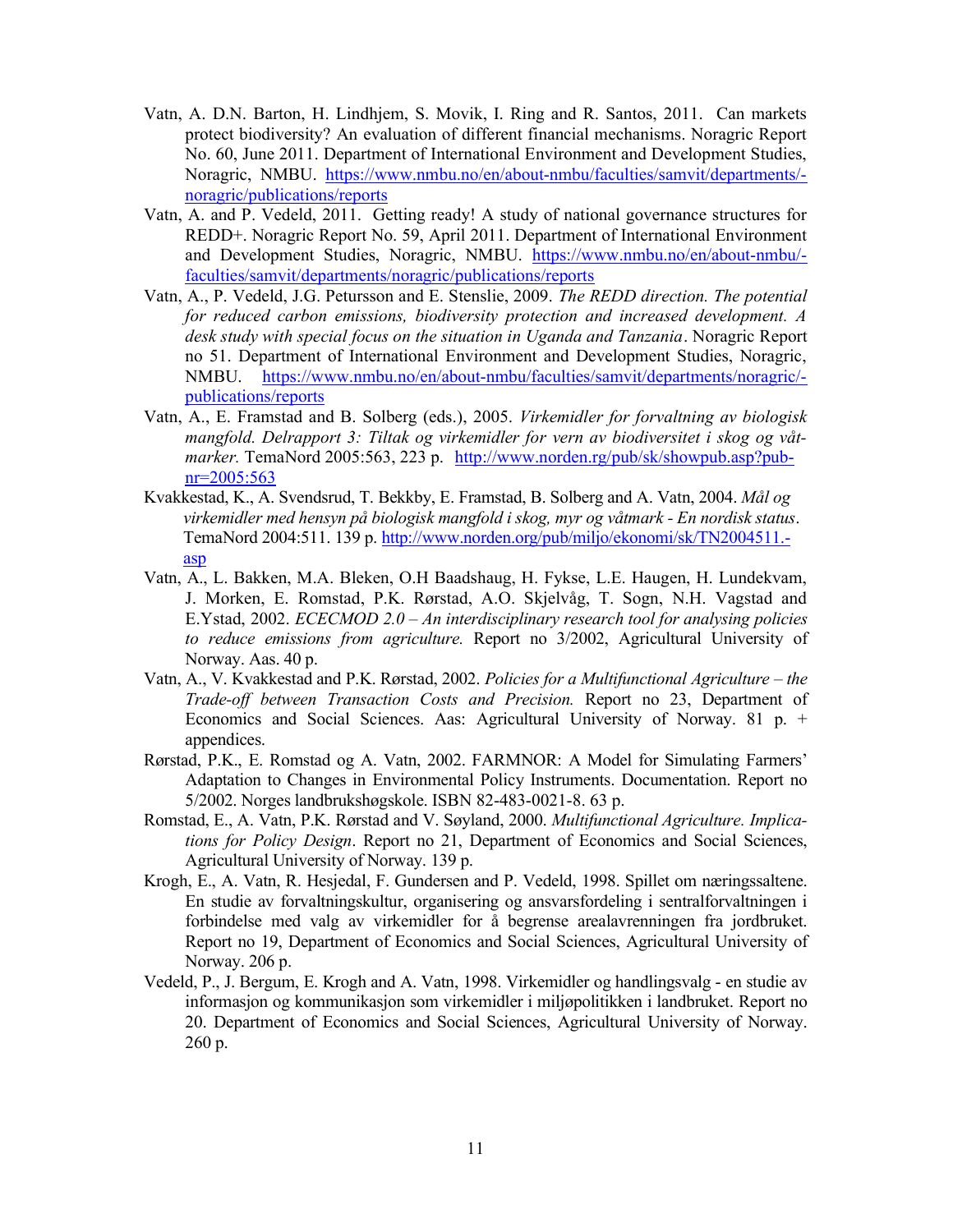- Vatn, A., L.R. Bakken, M. Bleken, P. Botterweg, H. Lundeby, E. Romstad, P.K. Rørstad and A. Vold, 1996. Policies for Reduced Nutrient Losses from Norwegian Agriculture. Integrating Economics and Ecology. Norwegian Journal of Agricultural Sciences, Supplement no 23. 319 p.
- Rørstad, P. K. and A. Vatn, 1992 (eds.). Avlingskurver. Report no 1, ECEC/RMPA, Aas-NMBU. 210 p.
- Vatn, A., 1991. Landbrukspolitikk og bondeadferd. Ein studie av tilpassinga til 650 landbrukshushald frå 1975 til 1990. Report no 4, Department of Economics and Social Sciences, Aas-NMBU, 193 p.

#### 4.4 Conference papers/external lectures/presentations (except invited keynotes – see sect. 5)

- Vatn., A., 2022. Bærekraftig økonomi. Statens vegvesen webinarserie om bærekraft, 23. March.
- Vatn, A., 2022. Panel i forbindelse med presentasjon av boka Økonomisk tenkning. Bidrag til mangfoldet i økonomifaget, Kulturhuset, Oslo, 10. February.
- Vatn, A., 2021. Analyzing sustainability issues. Lecture in the course 'Environmental and Resource Economics' at HTW Berlin – Hochschule für Technik und Wirtschaft, Berlin, December 1.
- Vatn., A., 2021. Industri møter natur. Presentation before the film: The Price of Progress. Vega Scene, Oslo, 23. October.
- Vatn., A. 2021. Dasgupta report and economic valuation. Webinar on the Dasgupta report, University of Copenhagen, 20. May.
- Vatn, A., 2021. Institutions for Sustainability. Seminar w/ the Sustainability Research Cluster, University of the West England, May 12.
- Vatn., A., 2021. Doughnut Institutions. Presentation at the seminar 'Doughnut economics på 1-2-3, Kåkånomics, Stavanger, 30. October,
- Vatn, A., 2021. Climate change concerns and consumption of red meat. With M. Aasen, J. Thøgersen R.E. Dunlap, D.R. Fisher, O. Hellevik and P. Stern. ISEE-ESEE-DEGROWTH joint conference online, 5-8 July 2021
- Vatn, A., 2021. Verdier og verdsetting av natur. Presentation at Blå skog uka, 16-18 November.
- Vatn, A. 2021. What motivates airplane leisure travelling among Norwegians? With M. Aasen (prep. of slides), J. Thøgersen R.E. Dunlap, D.R. Fisher, O. Hellevik and P. Stern. IAREP-SABE conference online, 10-12 June.
- Vatn, A. 2021. Climate change concerns and consumption of red meat. With M. Aasen, J. Thøgersen R.E. Dunlap, D.R. Fisher, O. Hellevik and P. Stern. IAREP-SABE conference online, 10-12 June.
- Vatn, A., 2020. Economic policy, climate and nature: Economics the solution or the problem? Forskermøtet i samfunnsøkonomi, NMBU 6-7 January.
- Vatn, A., 2020. Har vi en framtid der mennesker kan leve i harmoni med naturen? Hva krever dette av oss? Kulturhuset Bølgen, 17. November.
- Vatn, A., 2020. Institutions for Sustainability. Webinar Rethinking Economics (NMBU), April 15
- Vatn, A., 2019. IPBES' Values Assessment, Presentation for the Norwegian Ministry of Environment, 17. September, with Erik Gomez-Baggethun
- Vatn., A., 2019. Policy measures for increased IPM among farmers. SMARTCROP end of Project Symposium, Vitenparken, Campus Ås, 3. September.
- Vatn, A., 2019. Verdens miljøtilstand Hva gjør vi med den og hva kan vi gjøre bedre? Lillestrøm Rotary Club, Lillestrøm, 19. August.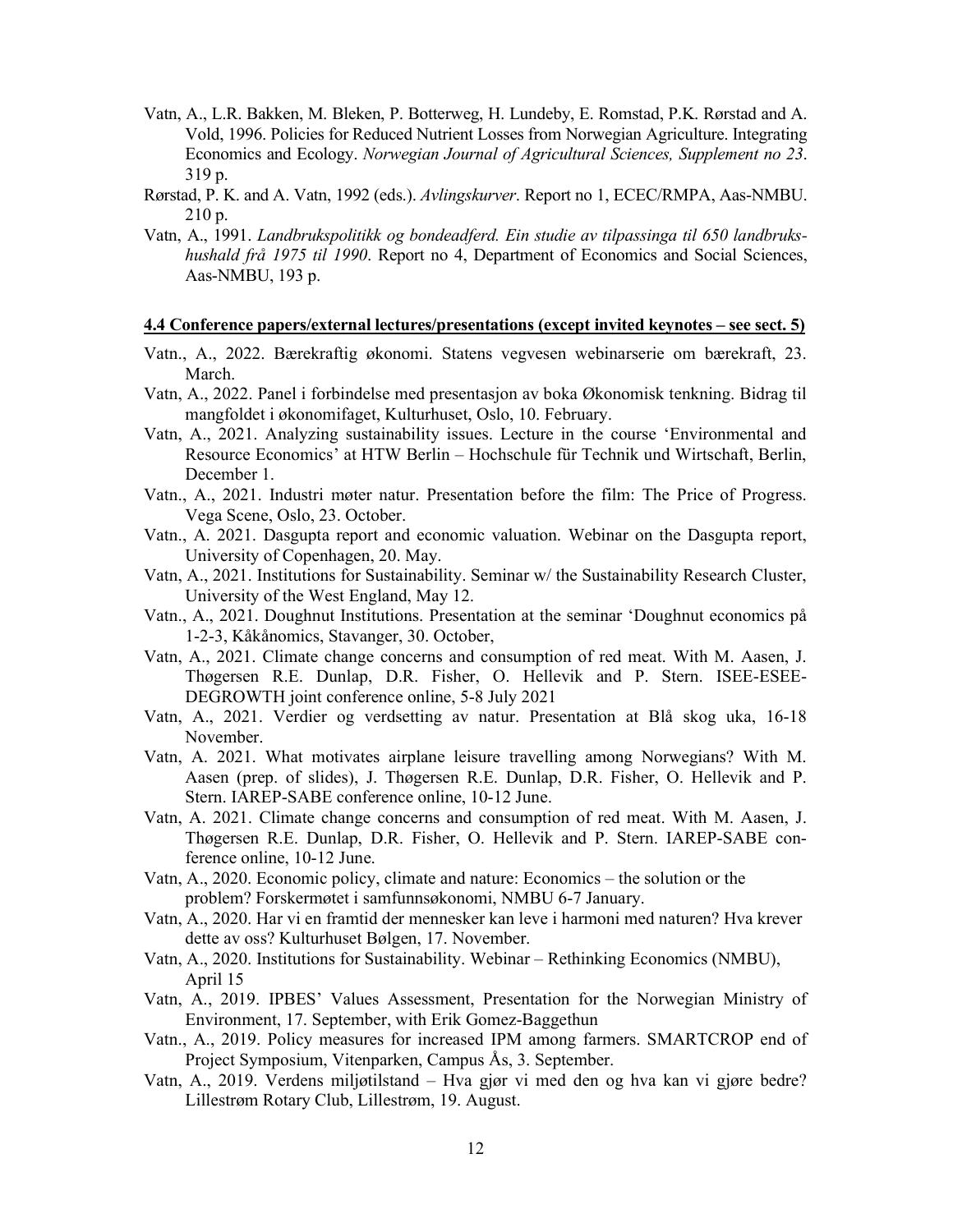- Vatn, A., 2019. Økologisk økonomi. Presentation for Sosialistisk Ungdom. Utøya, 18. July.
- Vatn, A., 2019. Institutions for Sustainability. ESEE Conference 2019, Turku, June 18-21.
- Vatn, A., 2019. IPBES and the IPBES 'Values Assessment', Cicero, Oslo, June 12.
- Vatn, A., 2019. Samfunn og natur perspektiver fra institusjonell økonomi. Presentation at the conference: 'Hvordan forstår økonomer forholdet mellom samfunn og natur?' Organized by Rethinking Economics, Norway, Blindern, 9. February.
- Vatn, A., 2018. Theories of human motivation individual vs. social rationality. Lecture at PhD course: Ethics, nature and society. Nord University, Bodø, 12. June, 2018
- Vatn, A., 2018. Modern Environmental Governance & Institutions for Sustainable Development. Lecture at webinar 'Rethinking Sustainability' at Buffalo State College, April 21, 2018
- Vatn, A., 2018. Ecological Economics: Institutions and Governance. Lecture at Oxford Spring School in Ecological Economics, April 6, 2018.
- Vatn, A., 2018. Hvordan tenke om virkemidler i klimapolitikken? Presentation at seminar for representatives of youth parties organized by WWF, Oslo, 22. March, 2018
- Vatn, A., 2018. Klima og økologisk bærekraft. Hva kan og vil norske hushold gjøre? Lecture at the conference 'Bærekraftens tidsalder', Sund folkehøgskole, 15.-16. March, 2018
- Vatn, A., 2018. Hvilke virkemidler virker? Hvorfor trenger vi hele verktøykassa for å redusere utslipp i ikke-kvotepliktig sektor? Presentation at WWF seminar on the Climate White Paper, Oslo, 13. February, 2018
- Vatn, A., 2017. Økologisk økonomi. Høstkonferansen Sosialistisk Ungdom. Oslo, 28. October, 2017
- Vatn, A., 2017. REDD+ møter lokale realiteter. Presentation for Norad, NMBU, Ås, 27. October, 2017.
- Vatn, A., 2017. Bærekraftig utvikling og økonomiske tenkemåter. FIVH konferanse om 'Økonomisk og politisk endring for en grønn og rettferdig framtid', Oslo, 20. October, 2017.
- Vatn, A., 2017. How to create a sustainable future? At the seminar 'Nature, hydropower, an environment-conscious economy' organized by The Thor Heyerdahl Institute & The Italian Embassy, Larvik, 4. October, 2017.
- Vatn, A., 2017. Institusjonell og økologisk økonomi: Et alternativ. Presentasjon på høstkonferanse til Rethinking Economics, NMBU, 30. September 2017.
- Vatn, A., 2017. Institutional economics the economics of ecological economics. Presentation at the 12th International Conference of the European Society for Ecological Economics, at the Corvinus University, Budapest, June 20-23, 2017.
- Vatn, A., 2017. Environmental Governance Institutions and Human Action. Presentation at seminar with the board of the Nessling Foundation, at NMBU, May 19, 2017
- Vatn, A., 2017. New institutions for handling economy-environment interactions. Presentation at the seminar on 'Green Growth Innovations', at the Norwegian Business School, Oslo, May 11, 2017
- Vatn, A., 2017. Strategies for a better environment what can we learn from institutional and ecological economics. Presentation at seminar organized by Fremtiden i våre hender, NMBU, Aas, 06. March, 2017.
- Vatn, A., 2017. Strategier for et bedre miljø hva kan vi lære fra institusjonell og økologisk økonomi. Presentasjon på seminar arr. av Framtiden i våre hender Oslo studentlag, Miljøhuset, Oslo 25. February, 2017
- Vatn, A., 2017. Alternative økonomiske tankemåter om klimapolitikk. Innlegg på Rethinking Economics konferanse, Oslo, Blindern, 21. January, 2017.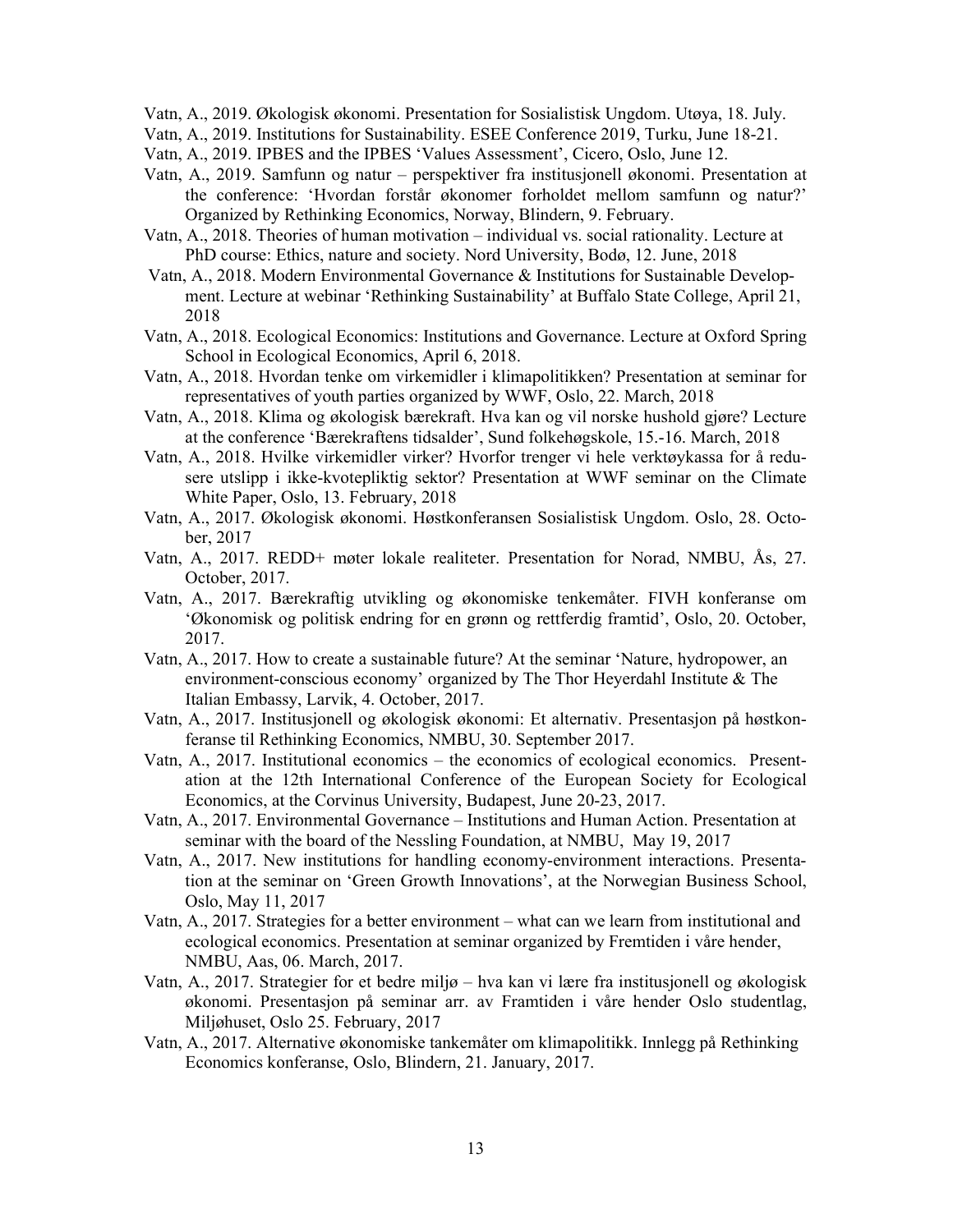- Vatn, A., 2016. The costs of establishing REDD+. Presentation at COP22 side-event 'Is REDD+ working on the ground?'. Pavilion Nordic Council of Ministers, 9. November, 2016.
- Vatn, A., 2016. Local peoples' evaluation of REDD+. Presentation at COP22 side-event 'Is REDD+ working on the ground?'. Pavilion Nordic Council of Ministers, 9. November, 2016.
- Vatn, A., 2016. The challenges of REDD+ piloting overview of pilots and strategies. Presentation at COP22 side-event 'Is REDD+ working on the ground?', Pavilion Nordic Council of Ministers, 9. November, 2016.
- Angelsen, A. and A. Vatn, 2016. REDD+. From idea to reality and back? Presentation at Symposium: Forests and forestry in an ever evolving society, Studentsamfunnet i Ås, September 8, 2016.
- Vatn, A., 2016. Ecosystem accounting and environmental governance. Presentation at the URBAN EEA Symposium, September 7, 2016, Oslo Research Park, Oslo
- Vatn, A., 2016. The economy and the environment a system's perspective. Presentation at Summer School in Ecological Economics, Oxford, September 6, 2016
- Vatn, A., 2016. A New Economics. Presentation at the Roundtable 'Promoting a New Economics' at the ISEE 2016 Conference, Washington DC, June 26-29, 2016
- Vatn, A., 2016. Justice and frameworks of governance. Presentation at the workshop 'Institutions and Environmental Justice: Critical Perspectives', Oslo, 13-14 June, 2016
- Vatn, A., 2016. Miljøforvaltning mellom lovverk og penger. Presentation at the conference 'Norsk miljøforskning underveis', organized by the Norwegian Research Council. Scandic Holmenkollen Park, Oslo, 20-21 april, 2016
- Vatn, A., 2016. Environmental Governance from public to private? Presentation at International Economic Governance and Market Regulation Workshop, Florence, 14-16 April, 2016
- Vatn, A., 2016. Introduction to panel discussion 'Environmental and Political Crisis or Opportunity and Change?' At book launch in Vitenparken, March 30, 2016.
- Vatn, A., 2016. Institusjonell økonomi som alternativ til 'mainstream'. Presentasjon på kveldsmøte arrangert av radikalt økonomisk nettverk, Blindern, 4. februar, 2016.
- Vatn, A., 2016. Markets in Environmental Governance The Best Way Forward? Lecture at ATREE, Thursday January 7, 2016
- Vatn, A., 2015. Environmental governance concepts and practices. Public lecture, Zhejiang University, Hangzhou, China. November, 30, 2015.
- Vatn, A., 2015. Økologisk økonomi. Presentation at 'studiegruppa i eldresenteret i Ås', 15.09.15
- Vatn, A., 2015. The economy and the environment a system's perspective. Presentation at PhD course in Ecological Economics, Oxford , August 31, 2015
- Vatn, A., 2015. Verdsetting av biologisk mangfold. Presentation at 'Økokrims fagseminar om miljøkriminalitet', Ustedalen Hotell, Geilo, 25.-27. August, 2015
- Vatn, A., 2015. Protecting Nature's Values: Why pricing is not the solution. Presentation at SYKE. Helsinki, June 02. 2015
- Vatn, A., 2015. Comment to Kevin Anderson 'Ostrich or the Phoenix'. Seminar at CICERO. Oslo, June 09. 2015
- Vatn, A., 2015. Økologisk økonomi organisatorisk historie og faglige perspektiver. At 10 years anniversary – Center for ecological economics and ethics, University of Nordland, 18. – 19. May, 2015
- Vatn, A., 2015. Verdsetting av naturen penger eller argumenter. Open meeting on 'Verdsetting av naturen', NMBU, 05. May, 2015.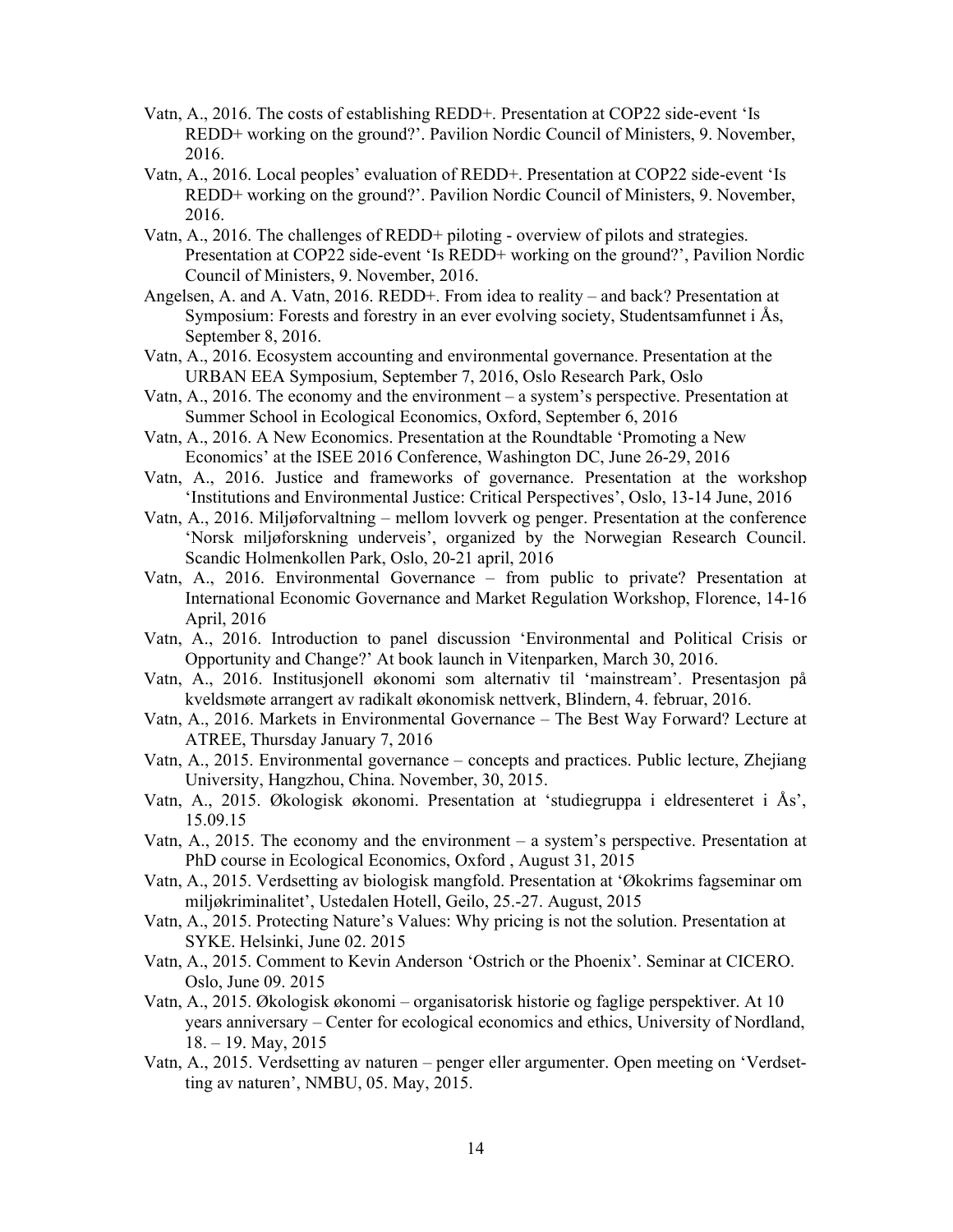- Vatn, A., 2014. Markets in Environmental Governance The New Way Forward? Public lecture at WU Competence Day, Wirtschaftuniversität, Vienna, November 19, 2014.
- Vatn, A., 2014. Environmental Governance an Overview. Lecture at Wirtschaftunivärsitet, Vienna, November 18, 2014.
- Vatn, A., 2014. Methods for evaluating environmental values the general theory. Lecture at the course 'Measuring and Valuing Ecosystem Services', University of Helsinki, Viiki Campus, September 1, 2014
- Vatn, A., 2014. Methods for evaluating environmental values from CBA to deliberative methods. Lecture at the course 'Measuring and Valuing Ecosystem Services', University of Helsinki, Viiki Campus, September 1, 2014
- Vatn, A., 2014. Instituting REDD+. An analysis of establishing REDD+ in Kilosa (Tanzania). ISEE conference, Reykjavik, August 13-15, 2014.
- Vatn, A., 2014. Reduserte utslipp: Gjøre noe selv eller betale andre? Presentation at Klimamøte, Vitenparken, NMBU, 2. June, 2014
- Vatn, A., D. Barton and E. Stenslie, 2014. Efficiency, Opportunities and Challenges of Market and Non-market based Instruments for Managing Ecosystem Services. UN Dialogue seminar on Scaling up biodiversity finance, Quito, Ecuador, April 9-12, 2014.
- Vatn, A., 2014. Introducing REDD+ at village level: Experiences among villagers in Kilosa and Kondoa. CCIAM International Conference, Sokoine University of Agriculture, April  $1 - 3$ , 2014
- Vatn, A., 2013. Blir økosystemer mer verdifulle om vi priser dem? Presentation at the seminar 'Kan betaling for økosystemtjenester bevare verdens biologiske mangfold?'. Miljøhuset, 26.11.2013
- Vatn, A., 2013. A Governance Perspective on Biodiversity Offsets and Habitat Banking. Presentation at the workshop 'Ecosystem Services, Biodiversity Offsets and Habitat Banking, CIENS, Oslo, September 20, 2013.
- Vatn, A., 2013. The Economic System and the Environment A Governance Perspective. Lecture at the Oxford summer school in ecological economics, University of Oxford, August 26-30, 2013
- Vatn, A., 2013. Markets in Environmental Governance From Theory to Practice. At the ESEE Conference "Ecological Economics and Institutional Dynamics", Lille, France, 19-21 June, 2013.
- Vatn, A., 2013. National REDD+ architectures the main issues. Presentation at the conference 'Options for National REDD+ Architectures', NMBU, May 29-31, 2013
- Vatn, A., 2013. Payments for Environmental Services from Theory to Practice. At FUNCiTREE final conference. 23-25 May 2013, Trondheim, Norway
- Vatn, A., 2013. Markedsbasert naturforvaltning: Hva er det og hvordan virker det? Presentation at Sabima, Oslo, April 30, 3013.
- Movik, S. and A. Vatn, 2013. Socio-economic conditions in REDD+ pilot areas. Presentation at seminar at Norad, March 11, 2013
- Vatn, A., 2013. Kan økologisk bærekraft og økonomisk vekst forenes? Presentation at Ski pensjonistakademi, 10. januar, 2013
- Vatn, A., 2012. Hvordan finansiere vern av biodiversitet? Presentation at seminar 'Tomhendte toppmøter', organized by Naturvernforbundet, Oslo, November 15, 2012.
- Vatn, A., 2012. Can markets protect biodiversity. Presentation at NORAD, Oslo, October 2.
- Vatn, A., 2012. Penger eller argumenter en vurdering av ulike metoder for verdsetting av miljøgoder. Presentation for 'Ekspertutvalget om verdier av økosystemtjenester', Ministry of Environment, September 4, 2012.
- Vatn, A., 2012. Governance structures for REDD+ What will the solutions be? Presentation at the ISEE Conference, Rio de Janeiro, June 16-19, 2012. (Due to my wife's health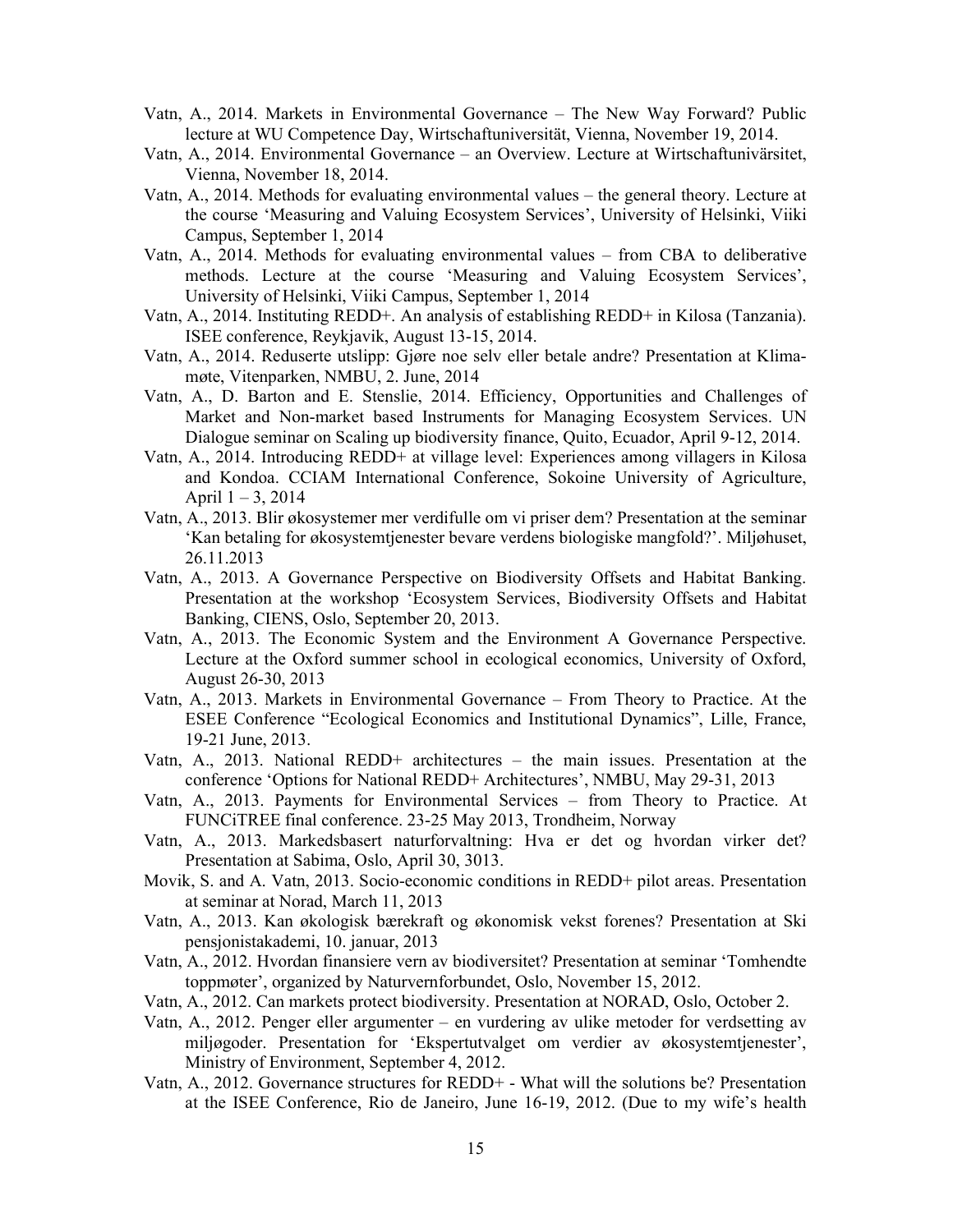problems, I could in the end not go. The paper was presented by Maria Fernanda Gebara).

- Raut, N., B. Sitaula, A. Vatn and R.M. Bajracharya, 2012. Assessment of Fertilizer Policy, Farmers' Perception and Implications for Future Agricultural Development in Nepal. International Symposium on Mountain Resource Management in a Changing Environment. NMBU, May 25-29, 2012
- Vatn, A., 2012. Reduced Emissions from Deforestation and Forest Degradation (REDD+). Lecture in SUM4015, SUM-UiO, April 10, 2012.
- Vatn, A., 2012. 'Methodological relationism' a metatheory for ecological economics? Presentation at the workshop 'Social Ecological Economics: Interdisciplinarity and Integration' Vienna, 16-17 March, 2012.
- Vatn, A., 2012. Miljøvennlige driftssystemer i landbruket (MILDRI) en systemanalyse. Hva lærte vi og hvorfor døde MILDRI? Presentation at The Bioforsk conference 2012, Gardermoen, Februar7 6-7, 2012
- Vatn. A., 2012. Er økologisk bærekraft og økonomisk vekst uforenlige verdier? Presentation at Ås kirkeakademi, January 31, 2012.
- Vatn, A., 2012. Overview of possible REDD+ Architectures. At GIZ Winter School on "REDD+ Governance", Berlin, January 9-13, 2012
- Vatn, A., 2011. Effective Governance Structures for REDD+. Presentation at the COP17 side event: The cost-effectiveness of REDD+ Organised by the European Commission, Directorate-General for Climate Action, Durban, November 30, 2011
- Vatn, A., 2011. Institutions for sustainable development. Lecture at the master course 'Institutions and global Environmental Governance', at the Universidad Internacional de Andalucia (UNIA), November 3, 2011.
- Vatn, A., 2011. Market based and mixed systems in environmental governance. Lecture at the master course 'Institutions and global Environmental Governance', at the Universidad Internacional de Andalucia (UNIA), November 3, 2011.
- Vatn, A., 2011. State-based systems for environmental policy and governance. Lecture at the master course 'Institutions and global Environmental Governance', at the Universidad Internacional de Andalucia (UNIA), November 2, 2011.
- Vatn, A., 2011. Environmental Governance Systems. Lecture at the master course 'Institutions and global Environmental Governance', at the Universidad Internacional de Andalucia (UNIA), November 2, 2011.
- Vatn, A., 2011. Miljøpolitikk avgifter eller moral? At KLIF, Oslo, 13. september 2011
- Vatn, A., and P. Vedeld, 2011. National governance structures for REDD+. Presentation at NORAD, August 18, 2011.
- Vatn, A., 2011. Geopolitikk og klima: Ressurskamp eller bærekraftig og rettferdig utvikling? En kommentar til Erik Solheim. At NMBUs vårkonferanse, May 26, 2011
- Vatn, A., 2011. Klima for utvikling. Presentation at Idé-festivalen. Open day at UiO to celebrate its 200 year anniversary. Blindern, May 21, 2011
- Vatn, A., 2011. Utslippskutt: Hva er de beste virkemidlene? Presentation at Klimaforum Litteraturhuset, Oslo, March 23, 2011
- Vatn, A., 2011. Jorda ein stad å leve. A text and a musical tableau presented together with Sakshaug church quire. At Sakshaug church, March 20, 2011
- Vatn, A., 2011. A comment to G. Marletto: Changing Regime. Actors and institutions to get out of the car. At the 2<sup>nd</sup> International TEMPO conference: Policy Change for Sustainable Transport. CIENS, Oslo January 31- February 1, 2011
- Vatn, A. and P. Vedeld, 2010. Fit, Interplay and Scale A Diagnosis. Invited presentation at the Albrecht Daniel Thaer Kolloquium 2010, Heinrich-Böll-Stiftung, Berlin, November 18-19, 2010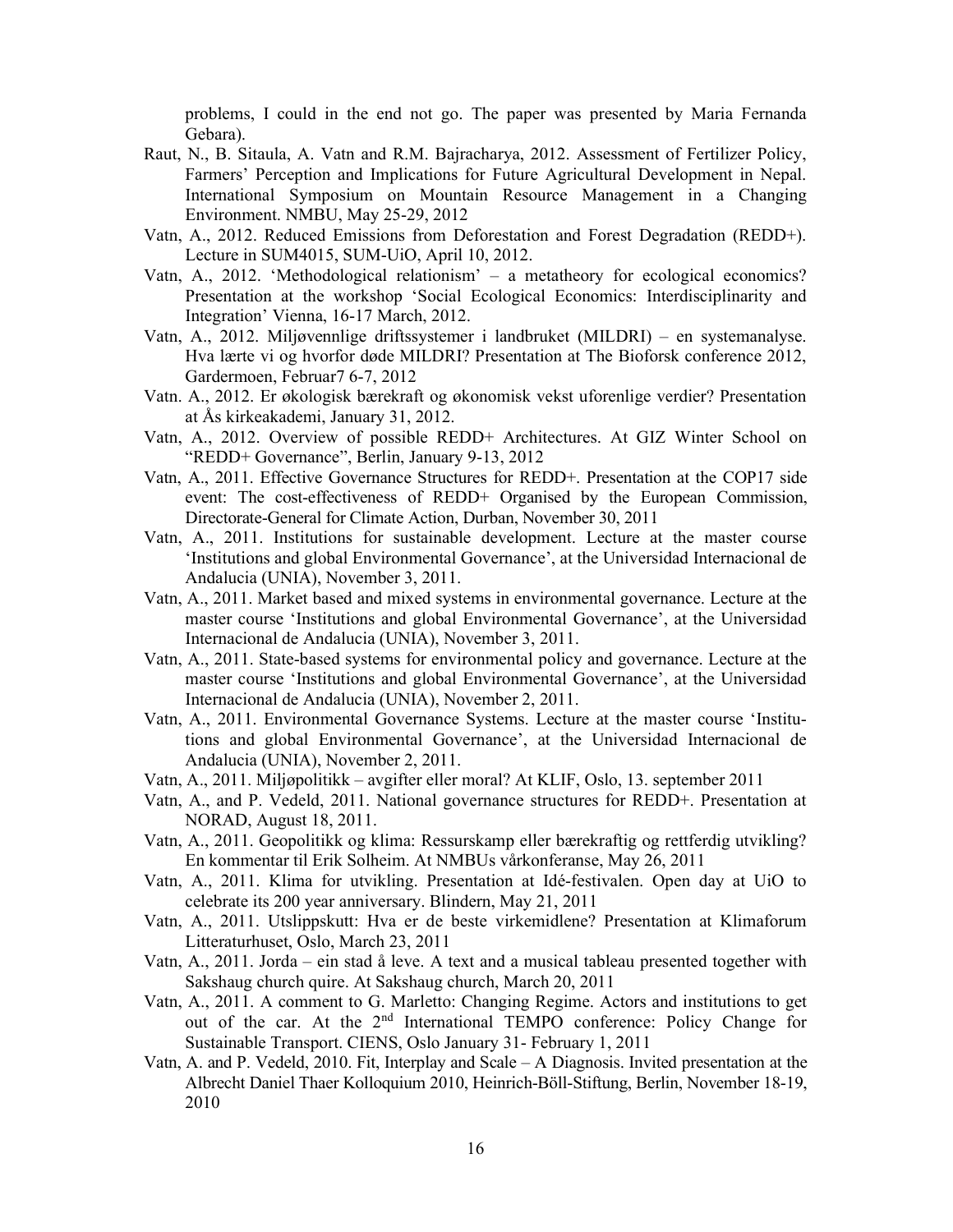- Vatn, A., 2010. The ecological economics of fit. Introduction to roundtable discussion, at the  $11<sup>th</sup>$ ISEE conference, Oldenburg, Germany, 23-25 August, 2010
- Vatn, A., 2010. Getting Ready for REDD+. A study of national governance structures for REDD+. Presentation at the 11<sup>th</sup> ISEE conference, Oldenburg, Germany, 23-25 August, 2010
- Vatn, A., 2010. Resolving Commons' Dilemmas the role of institutional contexts. Presentation at the 11th ISEE conference, Session: Experimenting the Governance of the Commons Oldenburg, Germany, 23-25 August, 2010
- Vatn, A., 2009. Can forests save the climate? The Thor Heyerdahl International Day, Larvik, October 28.
- Vatn, A., 2009. The History and Future of Ecological Economics. Presentation at the Student Camp at the 8th international conference for European Society for Ecological Economics, Ljubljana, July 03.
- Vatn, A., 2009. Cooperative Behavior and Institutions. Paper presented at the 8th international conference for European Society for Ecological Economics, Ljubljana, June 29 – July 02.
- Vatn, A., 2009. Environmental Governance the Aspect of Coordination. Paper presented at the 8th international conference for European Society for Ecological Economics, Ljubljana, June 29 – July 02.
- Soma, A., and A. Vatn, 2009. Institutionalizing a citizen's role to represent social values at municipal level. Paper presented at the 8th international conference for European Society for Ecological Economics, Ljubljana, June 29 – July 02.
- Vatn, A., 2009. Institutions and Cooperation. Paper presented at 'Complexity Economics for Sustainability - Seminar 2: Application of complexity economics to environmental issues', University of Leeds, 23-24 June.
- Vatn, A., 2009. Mat, miljø og klima er utviklinga bærekraftig? The NMBU 150 years anniversary conference, Aas, May 28.
- Vatn, A., 2009. New goals for the economy. A commentary at 'Krisens mulighet nye mål for økonomien?' Conference at Soria Moria hotel, Oslo, May 25.
- Vatn, A., 2009. Klimapolitikk langt mer enn ny teknologi. Innlegg på virkemiddelseminar Statens Forurensningstilsyn, Oslo, March 3.
- Vatn, A., 2008. Handling og miljø er det bare pengene som avgjør? Presentation at the opening conference for the research program Miljø 2015 (Environment 2015), Thon Hotell Arena Lillestrøm November 18.-19., 2008.
- Vatn, A., 2008. An Institutional Analysis of Payments for Environmental Services. At the 10th ISEE biannual conference, Nairobi, August 7-11, 2008.
- Vatn, A., 2008. Why do we cooperate? Presentation at the workshop: Which Governance for Which Environment: Institutions, social preferences and knowledge for governing environmental issues. The Cargese Institute of Scientific Studies, Corsica, February 4-8, 2008.
- Vatn., A., 2007. Institutional economics: Lessons for and from ecological economics. Paper presented at the 7th international conference for European Society for Ecological Economics, Leipzig, June 5-8, 2007. 20 p.
- Vatn, A., 2007. Institutions and Rationality. Paper presented at the workshop in honor of A. Allan Schmid, the Henry Center of Executive development, Michigan State University Campus, March 15-16, 2007, 24 p.
- Vatn, A., 2006. Sustainability the need for institutional change. The institutional roots of environmental degradation and the need for multi-dimensional governance structures. Paper presented at the Ninth Biennial Conference of ISEE, *'Ecological Sustainability*  $\&$ Human Well-Being', in Delhi, India from the 15th to the 19th December 2006. 19 p.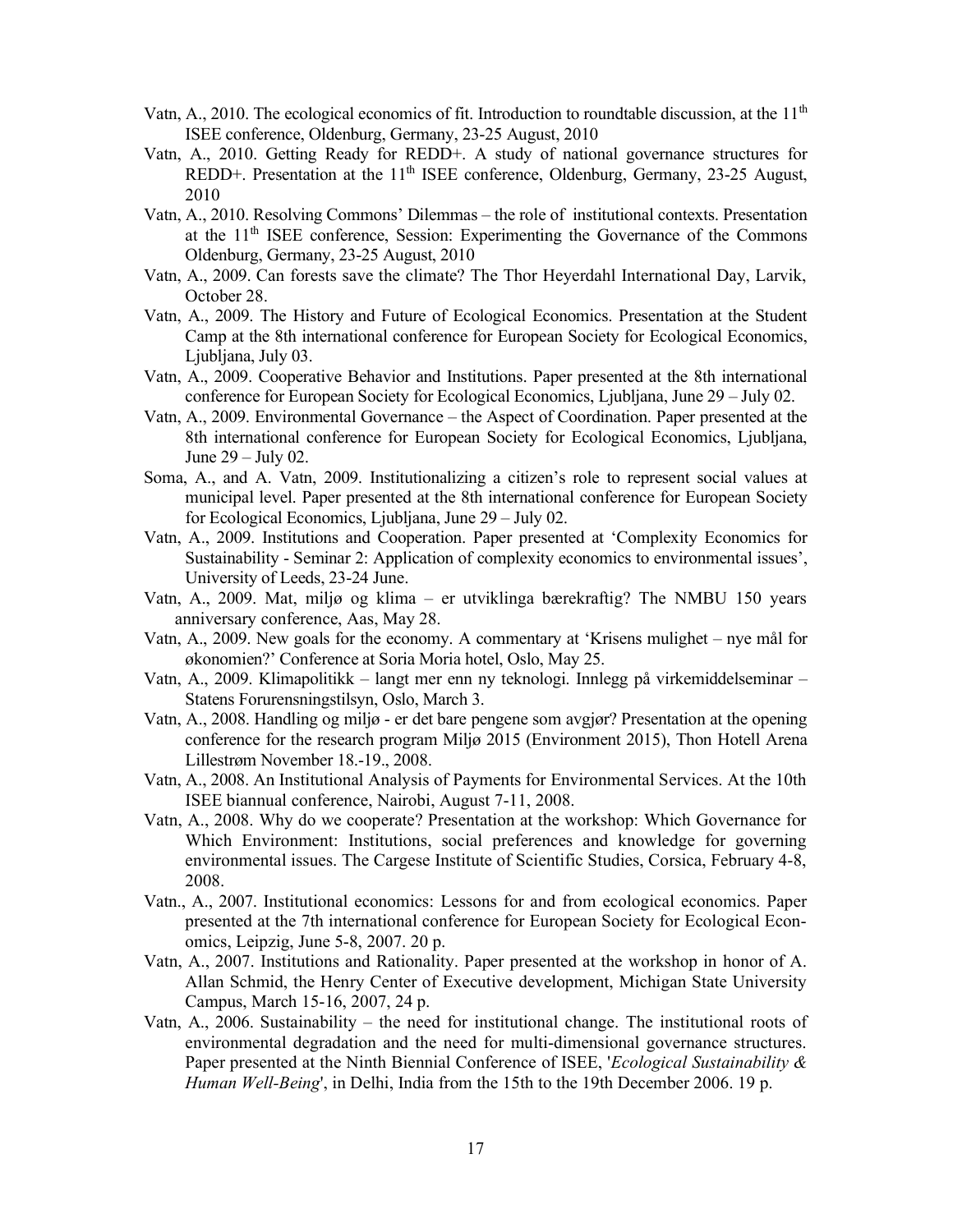- Vatn, A., 2006. Explaining cooperative behavior. Paper presented at the First Nordic Workshop in Behavioral and Experimental Economics, Oslo, November 9-10, 2006. 22 p.
- Vatn, A., 2005. Institutions, Behavior and the Formulation of Environmental Policy. Paper presented at the 6<sup>th</sup> International Conference of the European Society for Ecological Economics, Lisbon, Portugal,  $14-17$  June, 2005. Also presented at the  $7<sup>th</sup>$  International Conference of the Russian Society for Ecological Economics, St. Petersburg, June 23- 25, 2005.
- Vatn, A., 2004. An Institutional Perspective on the Valuation of Biodiversity. Paper presented at the 8th biennial conference of the International Society for Ecological Economics, Montreal, Canada, July 11-14, 2004.
- Vatn, A., 2004. *Valuing Biodiversity An Institutional Perspective*. Paper presented at the conference 'Economics and Sustainable Forest Management', University of Toronto, Canada, May 20-22, 2004, 19 p.
- Vatn, A., 2003. Building Interdisciplinary Research. Paper presented at the Frontiers 2 Conference , Tenerife, Spain, 12-15 February, 19 p.
- Vatn, A., 2002. Rationality, Institutions and Environmental Policy. Paper presented at the the  $7<sup>th</sup>$ Biennial Conference of the International Society for Ecological Economics, Sousse, Tunisia, March 2002, 19 p.
- Vatn, A., 2001. Multifunctional Agriculture and Transaction Costs. Paper presented in proceedings form the OECD workshop: 'Multifunctionality: Applying the OECD Analytical Framework – Guiding Policy Design', OECD/Paris, July 2-3, 2001, 23 p.
- Vatn, A., 2000. Efficient or Fair: Ethical Paradoxes in Environmental Policy. In William Robbins Memorial Seminar on Economics, Ethics and the Environment. Seminar Papers, Mansfield College, University of Oxford, Oxford, March 28-29, 2000, 18 p.
- Vatn, A., 2000. Efficient or Fair: Ethical Paradoxes in Environmental Policy. Paper presented at the Third Biennial Conference of ESEE, May 3-7. Proceedings, cd-rom, 28 p.
- Vatn A., 2000. Studying policies for reducing negative environmental impacts from farming: A methodology for interdisciplinary analyses. Paper presented at the International Conference on Agricultural Effects on Ground and Surface Waters, Wageningen October 1-4, 2000. Proceedings, 10 p.
- Riseth, J.Å. and A. Vatn, 2000. A perspective on the Sámi-Norwegian case of Co-management in the Reindeer Industry: Regional Failure and Success at the end of the Old Millennium. Paper presented at the 8th Biennial Conference of the IASCP, Bloomington, Indiana, USA, May 31- June 04. Papers and Abstracts (CD), Workshop in Political Theory and Policy Analysis, Indiana University, 30 p.
- Vatn, A., 1999. The Environment as a Commodity. Presentation at the EVE seminar: 'Ethics, Economics and Environmental Policy'. Ambleside, England, April 23-25. Internal report, Cambridge Research for the Environment, 21 p.
- Vatn, A., 1999. Rationality. What does Environmental Valuation Say? Presentation at the 9th yearly conference of EAERE, Oslo, June, 1999, 20 p.
- Vatn, A., 1999. Agricultural Policy Measures Addressing Non-Trade Concerns. Presentation at the workshop on 'Non-Trade Concerns in a Multifunctional Agriculture'. Conference Report, Ministry of Agriculture, Oslo, pp. 1-20.
- Vatn, A., 1999. Kor mykje har forsking å seie for bruk av kunnskap i politikk-utforming? Er haldningsendring mogleg? Presented at 'Konferanse 4 - Berekraftig utvikling - forskinga si rolle som premissleverandør'. Soria Moria utdannings- og konferansesenter, Oslo, November 26-27, 1998. Printed in the report 'Bærekraftig utvikling. Forskningens rolle som premissleverandør. Konferanseforedrag II: Vedlegg til panelets anbefalinger'. Norwegian Research Council, Oslo, pp. 108-128.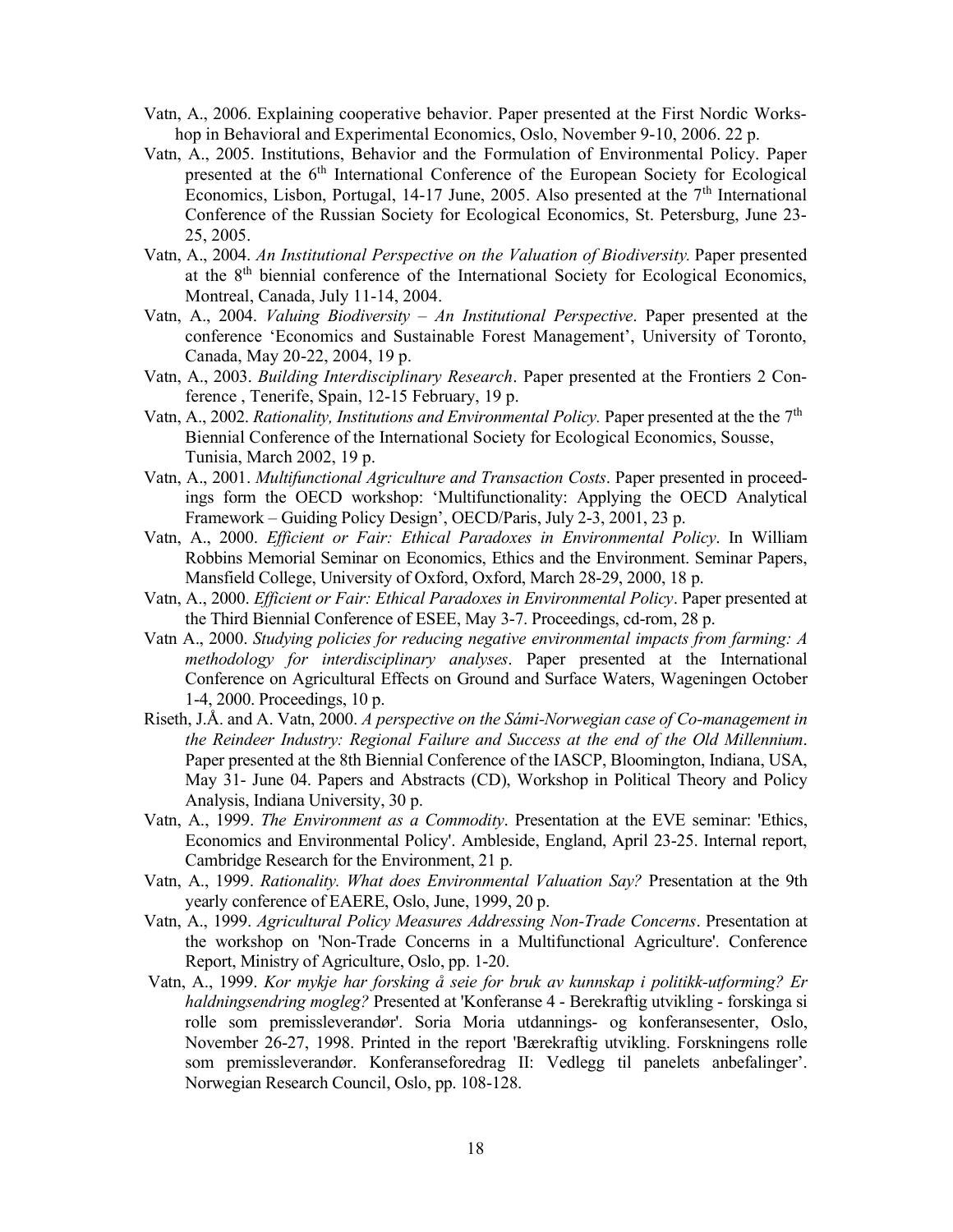- Vatn, A., 1999. Samfunnsfagene en konfliktfylt arena mellom miljøet og politikken. Conference report 'Resume af foredrag og posters'. Dansk Miljøforskning 1999. Copenhagen, August 19-20, 31 p.
- Romstad, E., P.K. Rørstad and A. Vatn, 1999. Pollution in Agriculture Integrated Economics-Natural Science Modeling. Organized symposia, pp. 221-234. European Association of Agricultural Economists.
- Vatn A., 1998. Rationality What can Environmental Valuation Say? Paper presented at the Second International Conference of ESEE, University of Geneva, March 4-7. 25 p.
- van Zeijts, H., A. Vatn, P. Kleffelgård, S. Bäckman, K. Knickel, K. de Roest and L. Gazzola, 1998. Feasibility. In Workshop document, Mid-term Workshop, Economic Instruments for Nitrogen Control in European Agriculture (Nitrotax), pp. 148-169.
- van Zeijts, H., E.E. Biewinga, G. van der Bijl, K. Knickel, A. Vatn, P.K. Rørstad, K de Roest, S. Bäckman and L. Podmaniczky, 1998. Systems, criteria and methodologies. In Workshop document, Mid-term Workshop, Economic Instruments for Nitrogen Control in European Agriculture (Nitrotax), pp. 1-22.
- Vatn, A., 1997. Integrated Economic and Ecological Analyses of Land Use Modelling Nutrient and Soil Losses to the Environment. Presentation at NJF seminar no 270: "Alternative Use of Agricultural Land", June 9-10, Foulum, Denmark, 20 p.
- Bakken, L. and A. Vatn, 1997. Analysis of Environmental Problems in Agriculture Some methodological considerations. Presentation at 'Water Management Workshop', Vadstena, Sweden, October, 17 p. Printed in 'VASTRA: Swedish Water Management Research Program. Appendix B: The Vadstena VASTRA Workshop'. University of Lindköping, Sweden.
- Vatn A., L.R. Bakken, P. Botterweg and E. Romstad, 1996. Principles for Eco-Eco Modelling The Case of Nitrogen. Proceedings from workshop: Mineral emissions from agriculture, Department of Economics and Social Sciences, Agricultural University of Norway, January, 20 p.
- Vatn, A., 1996. Eco-Eco Modelling A Complex Game that Pays. Presentation at the 6th yearly EAERE-conference in Lisbon, June 27-29, 30 p.
- Riseth, J.Å. and A. Vatn, 1995. Development of Property Regimes and Institutional Structure for Sustainability in the Reindeer Industry in Norway. A Comparative Study. Paper presentert på IASCP konferanse i Bodø, May 1995, 25 p.
- Vatn, A., 1995. Externalities a Market Model Failure. Presentation at the 5th yearly EAEREconference, Umeå, Sweden, June, 24 p.
- Bakken L., S. Christensen, K. Refsgaard and A. Vatn, 1994. Energy use and emission of greenhouse gases from grassland agricultural systems. In Mannetje L.T and J. Frame (eds.): Grassland and Society Proc 15th EGF, Wageningen, June 6-9 1994, Wageningen Pers, Wageningen, pp. 361-376.
- Vatn, A., 1992. Internalization of Externalities or Externalization of Internalities. Paper Presented at the Second ISEE Conference, Stockholm, August, 35 p.
- Vatn, A., 1991. Landbrukspolitikk og miljø. In SFFL Information series: Faginfo no 3, 1991: Dyrking og utnytting av forvekster III, 1990. Miljøvirkning ved produksjon og bruk av grovfôr, pp. 20-30.
- Jenssen, P.D. and A. Vatn, 1991. Decentralized technologies the future solution to high nutrient removal and recycling. In Ødegaard, H., (ed.): Emerging technologies in municipal wastewater treatment. Proceedings, International conference: Environment Northern Seas (ENS), Stavanger, Norway, pp. 191-207.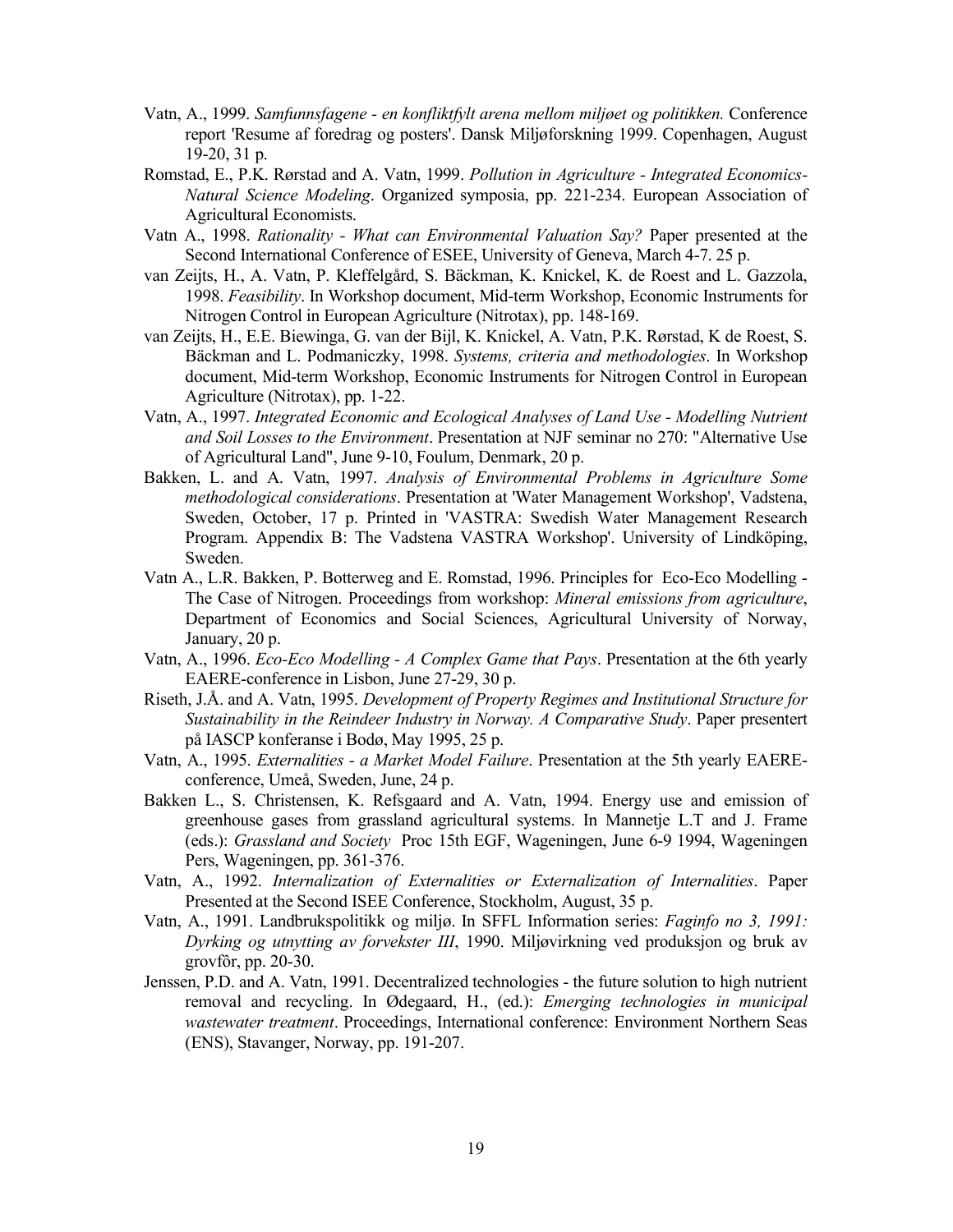Vatn, A., 1990. Utformingen av økonomiske virkemidler - virkninger for kulturlandskapet. Presentation for Project group on cultural landscape and the agriculture under the Nordic Council of Ministers. Printed in Working paper no 1, Kulturlandskap og jordbruk, pp. 69- 76.

# 5. Keynotes and invited presentations at international conferences and seminars

- At the opening of the Workshop on Social Research. Inaugural lecture, September 30, Potsdam Institute for Climate Impact Research (PIK). Title of presentation: Human dependence on ecosystem services – how to maintain our future condition?
- At the 5th China Workshop in Institutional Analysis of Social-Ecological Systems: "Reforming Natural Resources Property Regime in the Quest for Ecological Civilization". At Zijingang Campus, Zhejiang University, November 1-3, 2019. Title of presentation: Property rights, markets and management of common-pool resources.
- At the conference on 'Governing Natural Resource: Global Strategies and Governance Innovations'. CWINS, Hangzhou Huagang HNA Resort, November 10-11, 2018. Title of presentation: Institutions for sustainability
- At Opening conference of the PALO project, University of Turku, 15-16 February. Title of presentation: Value articulating institutions. The challenge of long-term democratic decision-making in environmental governance
- At the Workshop on Duplicable & Applicable Institutional Patterns for Governing Natural Resources: Theory and Practice. The 3rd CWINS Workshop, at Zhejiang University, November 3-4, 2017. Title of presentation: Environmental governance: The role of institutions.
- At the reception of the Kenneth Boulding Award. The 2016 ISEE conference, Washington DC, June 26-29, 2016.
- At the inauguration of C-WINS; Zhejiang University in Hangzhou, China. November 28- 29, 2015. Title of presentation: Institutions and human action – from theory to practice.
- At the Herrenhausen Systemic Inquiry: 'Governing the Anthropocene: Cyper-Systemic Possibilities'. Hannover, July 30-31, 2015. Title of presentation: Non-linear systems – the institutional challenge
- At 11<sup>th</sup> International Conference of ESEE. Leeds, June 30-July 3, 2015. Title of presentation: Ecosystem services valuation and provision.
- At WU Competence Day. Vienna, November 17, 2014. Title of presentation: Markets in environmental governance: The new way forward?
- At Inception Workshop of WINS, Humboldt University, Berlin, 14-16 July, 2014. Title of presentation: Challenges and opportunities of building WINS: The art of working together.
- At the PESMIX conference, Montpellier, June 11-13, 2014. Title of presentation: Environmental Governance – Are Markets the Solution?
- At the BIOMOT international conference, Natural Science Museum, Brussels, March 24- 25, 2014. Title of presentation: Motivational drivers and governance in biodiversity initiatives: Research on institutions and behavior.
- At the Albrecht-Daniel-Thaer Kolloquium on Institutional Economics and Climate Adaptation. Humboldt Universität zu Berlin, Monday March 17, 2014. Title of presentation: What can institutional theory bring to climate adaptation research?
- At the International Conference on Policy Mixes in Environmental and Conservation Policies 25. - 27. February 2014. Leipziger KUBUS, Leipzig, Germany. Title of the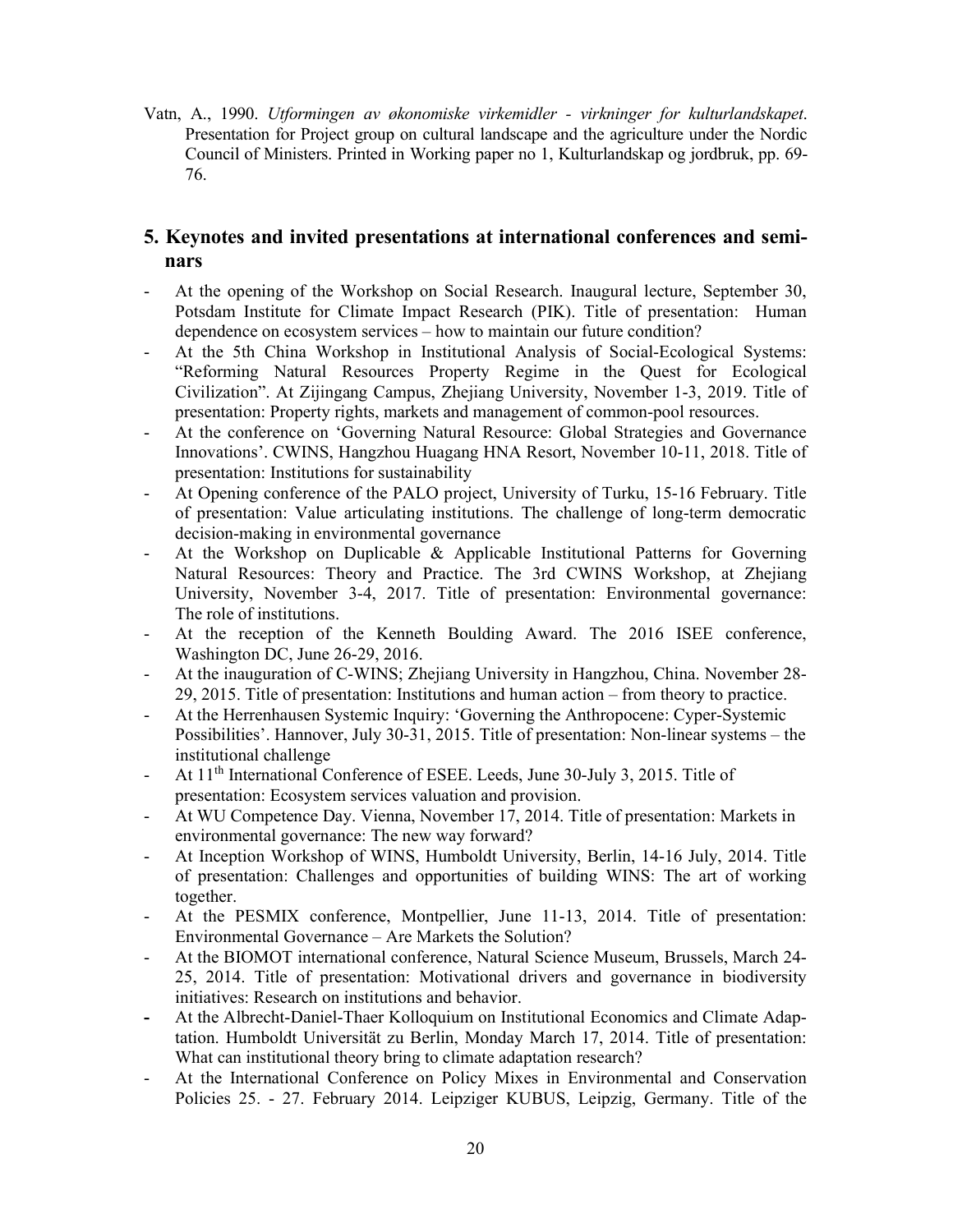presentation: From theory to practice: An institutional analysis of policymix for biodiversity and ecosystem governance.

- At the 'Greening Agriculture' DPU, Tuborgvej 164, 2400 Copenhagen, April 24, 2013. Title of the presentation: Green Growth, Institutions and Behavior
- At the7th BEES (Belgian Ecosystem Services) workshop, Brussels, March 26, 2012. Title of presentation: The value of monetary ecosystem service (e)valuations in policy formulations.
- At Dialogue Seminar on Scaling up Biodiversity Finance, Quito, Quito Hotel, March 6-9, 2012. Preparatory meeting for the  $11<sup>th</sup>$  COP of CBD in Hyderabad. Title of presentation: Can Markets Protect Biodiversity? An evaluation of different financial mechanisms.
- At the LUOVA day 2011, University of Helsinki, October 27, 2011. Title of presentation: Ecosystem services – a concept becomes policy.
- At 'Policy Dialogue on REDD', New Delhi, July 14, 2011. Title of presentation: Governance structures for REDD+.
- At the  $9<sup>th</sup>$  conference of the European Society of Ecological Economics at the Bogazici University, Istanbul, June 14-17, 2011. Title of presentation: Environmental Governance – What will the Future Look Like?
- At the ALTER-Net Conference on Ecosystem Services and Biodiversity, Vienna, November 3-4, 2010. Title of presentation: Ecosystem services from a policy perspective.
- At the Thor Heyerdahl International Day 2010, NTNU, Trondheim, October 27, 2010. Title of presentation: Menneske og miljø – fra genetikk til klimapolitikk
- At the 1<sup>st</sup> Nordic Conference on Forest Policy Science, Uppsala, October 14, 2010. Title of presentation: The role of markets in forest conservation
- At the 'The Economy of Tomorrow', the  $12<sup>th</sup>$  Annual Conference for the Association for Heterodox Economics, Bordeaux, July 07-10, 2010. Title of presentation: Plural motivations – implications for environmental policy
- At the 'Governance of the next generation infrastructures' University of Delft, May 27- 28, 2010. With Nobel Prize winners in economics Elinor Ostrom and Oliver Williamson. Title of presentation: Institutions for Sustainability – Transforming the Economic Development Path
- At the 20 years anniversary of CICERO, Grand hotel, Oslo, 27. april, 2010. Title of presentation: Klima – globale utfordringer og norsk politikk
- At the YHYS Colloquium, Finish Environment Institute, Helsinki, November 26-27, 2009. Title of presentation: Environmental Governance – between Conflict and Coordination
- At the national Danish conference in environmental economics, Copenhagen, August 31- September 1, 2009. Title of presentation: Methods for Biodiversity Appraisal
- At the Seminar in Energy, Environmental and Resource Economics Sponsored by CEPE in collaboration with CER and PEPE, ETH, Zürich, April 24, 2009. Title of presentation: An Institutional Analysis of Methods for Environmental Appraisal
- At the Symposium in honor of Prof. Dr. Dr. h.c. Konrad Hagedorn on the occasion of his 60th Birthday, at the Faculty of Agriculture and Horticulture of the Humboldt-Universität zu Berlin, December 15, 2008. Title of the presentation: Sustainability, Institutions and Behavior
- At the EEA workshop "Research foresight for Environment and Sustainability workshop on mega-trends and surprises", Copenhagen, May 14-15, 2007. Title of presentation: Economy drivers, uncertainty and surprises
- At the workshop in honor of A. Allan Schmid, the Henry Center of Executive development, Michigan State University Campus, March 15-16, 2007. Title of presentation: Institutions and Rationality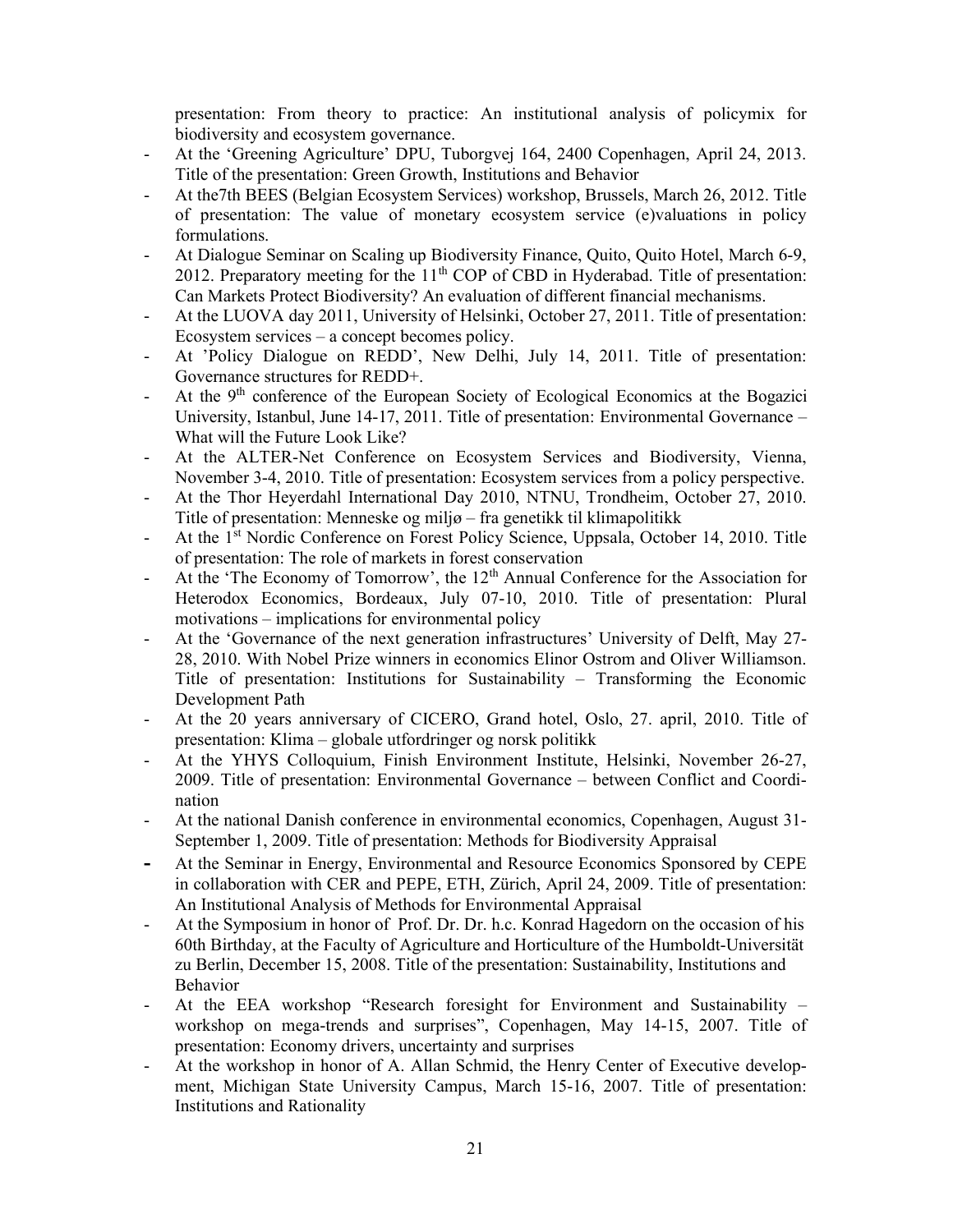- At the 9<sup>th</sup> biannual Conference of the International Society for Ecological Economics, 'Ecological Sustainability and Human Well-being' in New Delhi, India, December 15-18, 2006. Title of presentation: Sustainability - the Need for Institutional Change
- At the Conference 'Multifunctionale Lantwirtschaft im 21. Jahrhundert' 125 Jahres Jubileum Lantwirtschaftliche Hochschule Berlin, Landwirtschaftlich-Gärtnerische Fakultät der Humbolt-Universität, Berlin, July 4, 2006. Title of presentation: Environmental Policy: The Role of Institutions. Discussant at the mini symposium on resource economics.
- At the NJF seminar 378, Tillage systems for the benefit of agriculture and the environment, 29-31 May 2006, Denmark. Title of presentation: To Till or not to Till - Economic and Environmental Considerations
- At the ENVECO (EU working group on environmental economics) meeting on biodiversity, 25. April 2006, Bruxelles. Title of presentation: Protection of Forest and Wetland Biodiversity in the Nordic Countries: A Policy Evaluation.
- At the 'Annual Sustainable Development Research Conference 2005' arranged by the Sustainable Development Research Network, London, 22. September, 2005. Title of presentation: Alternatives for Environmental Valuation.
- At the conference 'Globalisation, New Economy and the Environment', arranged by the Russian Society for Ecological Economics, St Petersburg, June 23-25, 2005. Title of presentation: Institutions, Behavior and the Formulation of Environmental Policy.
- At the conference 'Economics and Sustainable Forest Management', University of Toronto, Canada, May 20-22, 2004. Title of presentation: Valuing Forest Ecosystems – An institutional Perspective.
- At the Frontiers 2 Conference, arranged by the European Society of Ecological Economics, Tenerife, Spain, 12-15 February 2003. Title of presenation: Building Interdisciplinary Research.
- At the Gyeongbuk World Agri-Culture Forum 2002, Gyeongsangbuk-do province, October 11-23, Korea. Title of presentation: 'Multifunctionality in Agriculture and its Compatibility with Globalization '.
- At the Congress 'Exploring Diversity in European Agri-food System' arranged by the European Agricultural Economics Assosiation. Zaragosa, Spain, August 28-31, 2002. Title of presentation: 'Multifunctional Agriculture - some Consequences for International Trade Regimes'.
- At the OECD workshop: 'Multifunctionality: Applying the OECD Analytical Framework – Guiding Policy Design', OECD/Paris, July 2-3, 2001. Title of presentation: 'Transaction Costs and Multifunctional Agriculture.'
- At the seminar: 'Role of Multifunctionality in Agricultural Policy Reform', arr. by the Asian Productivity Organization. Tokyo, Jan. 27-Feb. 3, 2000. Title of presentation: 'Integrated Policy Approaches to Multifunctionality'.
- At the seminar: 'Alternative Use of Agricultural Land', NJF seminar nr 210. Foulum, Denmark, June 9-10, 1997. Title of presentation: 'Integrated Economic and Ecological Analyses of Land Use - Modelling Nutrient and Soil Losses to the Environment'.

# 6. Professional responsibilities, appointments, affiliations (since 1990)

### 6.1 International research organizations, PhD courses and referee journals

- President of the European Society for Ecological Economics (ESEE) (2006-2009)
- Vice-president of the European Society for Ecological Economics (ESEE) (2000-2006)
- Responsible for the Thor Heyerdahl Summer School in Environmental Governance, offering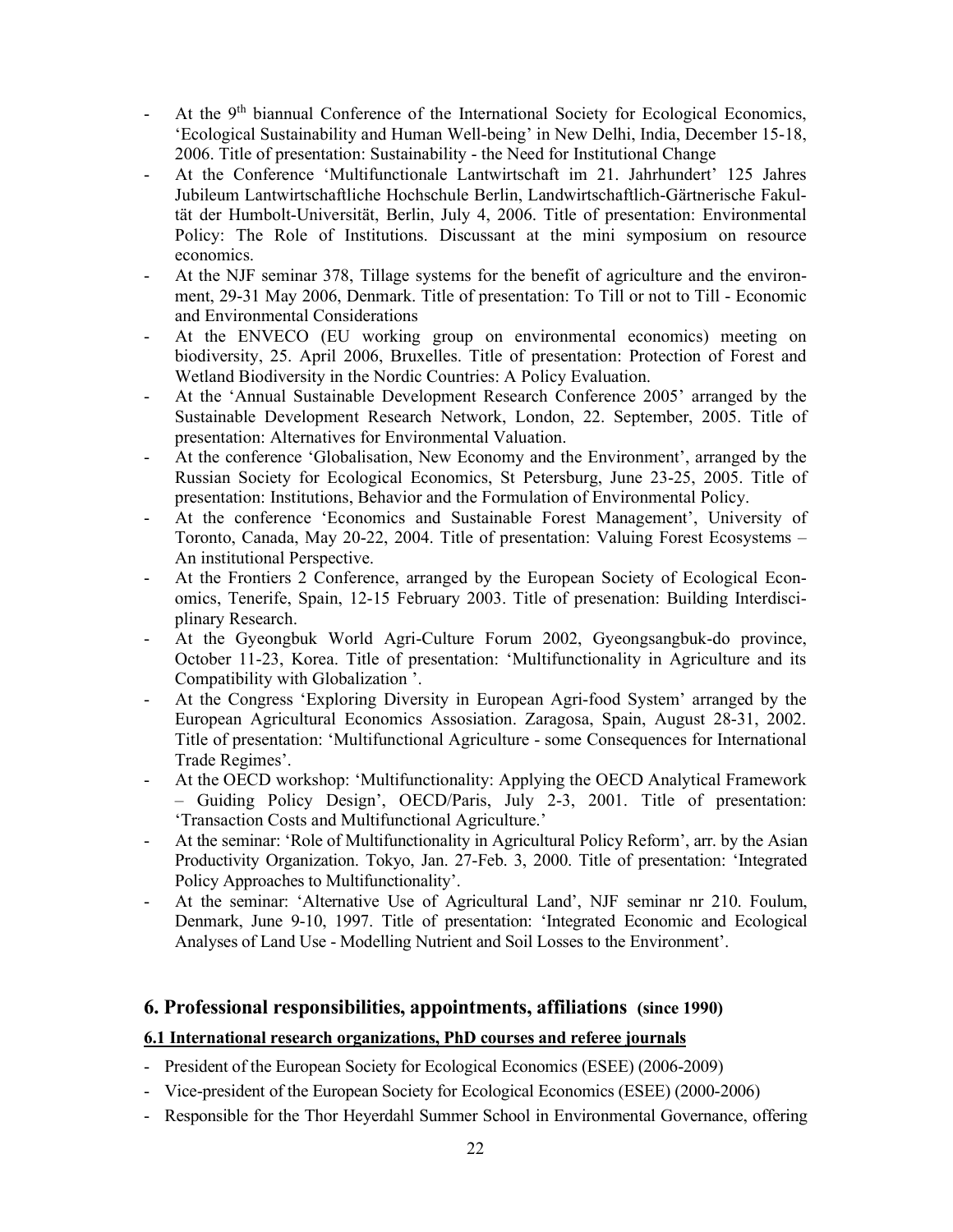a yearly 10 credit course at PhD level at NMBU 2011-2014

- Responsible for the summer school series 'Theories and Methods for Sustainability Research (Themes)' 2005-2009. 4 summer schools arranged at different European Universities and funded by Marie Curie
- Member of the editorial board for Environmental Policy and Governance (2009 -)
- Member of the editorial board for Ecological Economics (2009 -)
- Member of the editorial board for Environmental Values (2000 2012)
- Member of the editorial board for European Review of Agricultural Economics (1999 2006)

# 6.2 Other professional roles and experiences

- Coordinating lead author for the IPBES Values Assessment 2018-2022
- Vice Chair of the board of Noragric (2011 2016)
- Leader of the master program in International Environment Studies (2007-2008; 2016 2019)
- Member of the Education Committee Noragric/Landsam (2016 2019)
- Member of the Appointment Committee Noragric (2014 2016)
- Head of the advisory board of the EU project 'POLICYMIX', led by NINA, Oslo, 2010-14.
- Leader for the program committee for the research program 'Miljø 2015' ('Environment 2015'), Norwegian Research Council (2006 – 2010).
- Member of Climate 21 a steering group for the strategic forum for climate change research appointed by the Norwegian government (2009)
- Member of advisory group for the Ministry of Agriculture and Food on climate policy (2008- 2009)
- Member of the committee for the development of a new research program for environmental issues (Miljø 2015), Norwegian Research Council (2005 – 2006)
- Member of the National Committee for Research Ethics in Natural Sciences and Technology (2003-2005)
- Leader for the research program 'Environment and bio-production' at NMBU from 2002 2005.
- Member of the board for the research program 'RAMBU' (Rammebetingelser for en bærekraftig utvikling (Policies for a sustainable development)), Norwegian Research Council  $(2001-).$
- Member of the board for the research program 'Marked og samfunn' (Market and society) Norwegian Research Council (1998 - 2001).
- Member of the board of education, Dept. of Economics and Social Sciences, NMBU, 1999 2006 (incl. responsibility for BSc and MSc programs in Economics and Resource Management (2005-2006).
- External supervisor for the social science part of the research program 'Urban Water' at Chalmers University of Technology, Gothenburg, 2002 – 2005.
- Member of the board for the workshop series: SPEER Social Psychology and Economics in Environmental Research (1999-2000). Financed by the European Science Foundation.
- Member of the board for the EU concerted action *Environmental Valuation in Europe* (EVE) (1998-2000). 9 workshops and 3 summary meetings held.
- Member of the committee for development of the 3. strategic plan, NMBU, 1997-1998
- Research coordinator for the research program 'Environmental Management in Agriculture' (MILDRI) at NMBU from 1996-2002.
- Leader of the Research Council at NMBU, 1993
- Member of the Expert Committee for the social science part of the Nordic Environment Research Program, 1992 – 2000
- Leader of the National Program Committee for the research program '*Economy and Ecology*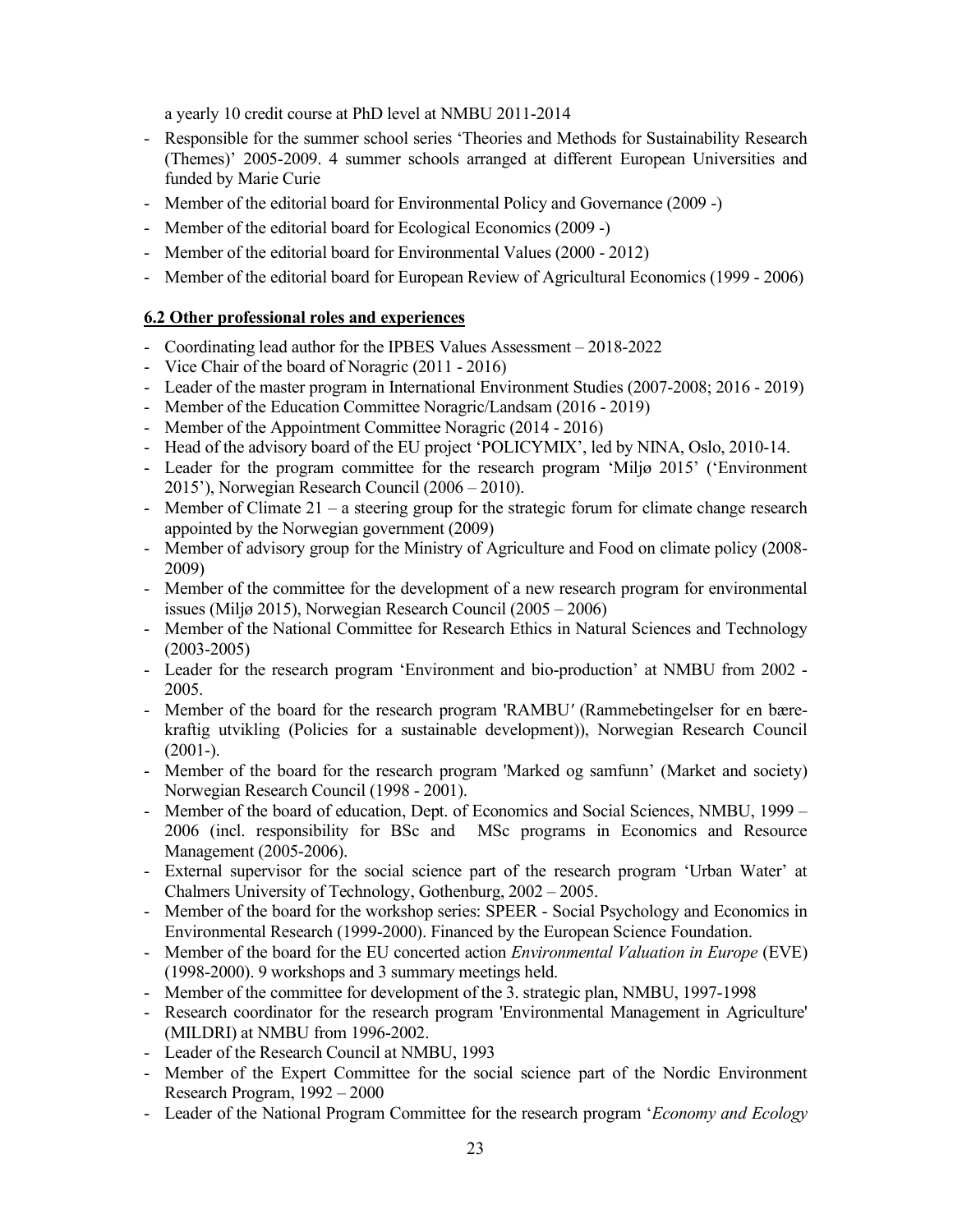– Measures for a Sustainable Development', 1990 – 1993

- Member of the Consultative Board on Economics and Social Sciences, Norwegian Agricultural Research Council, 1988-1990
- Member of the board for the research program *'Virkemidler i ernæringspolitikken'* (Measures in Nutrition Policy), Norwegian Research Council on Applied Social Science Research, 1987- 1990.
- Member of different committees especially on the establishment of interdisciplinary research and research institutions concerning environmental problems, both nationally and at NMBU,  $(1988 -).$

# 6.3 Consultancies

- Norad (2014): On market and non-market instruments for biodiversity protection
- Norad (2013): Responsible for reporting team from the Oslo REDD+ Exchange.
- Norad (2012): On poverty, growth and the green economy
- Norad (2011): On the financing of biodiversity protection
- Norad (2008): On the international REDD process
- OECD (2001 2007): Mainly on the issue of multifunctional agriculture, agriculture and trade
- Norwegian Ministry of Agriculture (1999 2006): Mainly on the issue of multifunctional agriculture, agriculture and trade
- Norwegian Ministry of Environment (1988 1990): Engaged as expert for the subgroup on environmental issues under the Alstadheim Committee (NOU 1991:2 Norsk Landbrukspolitikk).

# 7. Research projects and programs<sup>1</sup> (since 1990)

- TaigaClimate: Forests and wildlife under pressure systems analysis for sustainable solutions. Financed by the Norwegian Research Council (2021-2025).
- 'ACT: From targets to action public responses to climate policy instruments'. Financed by the Norwegian Research Council (2017-22).
- 'SHARON: The sharing economy motivations, barriers and effects'. Financed by the Norwegian Research Council (2017-19). Led by Hege Westskog (CICERO)
- 'SMARTCROP: Innovative approaches and technologies for Integrated Pest Management (IPM) to increase sustainable food production'. Financed by the Norwegian Research Council (2015-18). Led by Ingebjørg Klingen (NIBIO). My responsibility regards the leadership of WP4.3 on 'Policy measures'
- $'$ Mana Forest: Man and forests an evaluation of management strategies for reduced deforestation and forest degradation' Financed by the Norwegian Research Council (2013-16)
- 'Efficiency, Opportunities and Challenges of Market and Non-Market Based Mechanisms for Payment for Ecosystem Services (PES) and Valuation of Nature (Biodiversity)' Financed by NORAD. 2014.
- 'Rettferdig fordeling, vekst og grønn økonomi'. Financed by NORAD. 2012.
- 'Can markets protect biodiversity? An evaluation of different financial mechanisms.' Financed by NORAD. 2011.
- REDD Architecture in Tanzania: Assessment of REDD options for Livelihood Security and Sustainable Development. Project under the program Climate Change Impacts,

<sup>1</sup> When not indicated, the author has led the project/program in question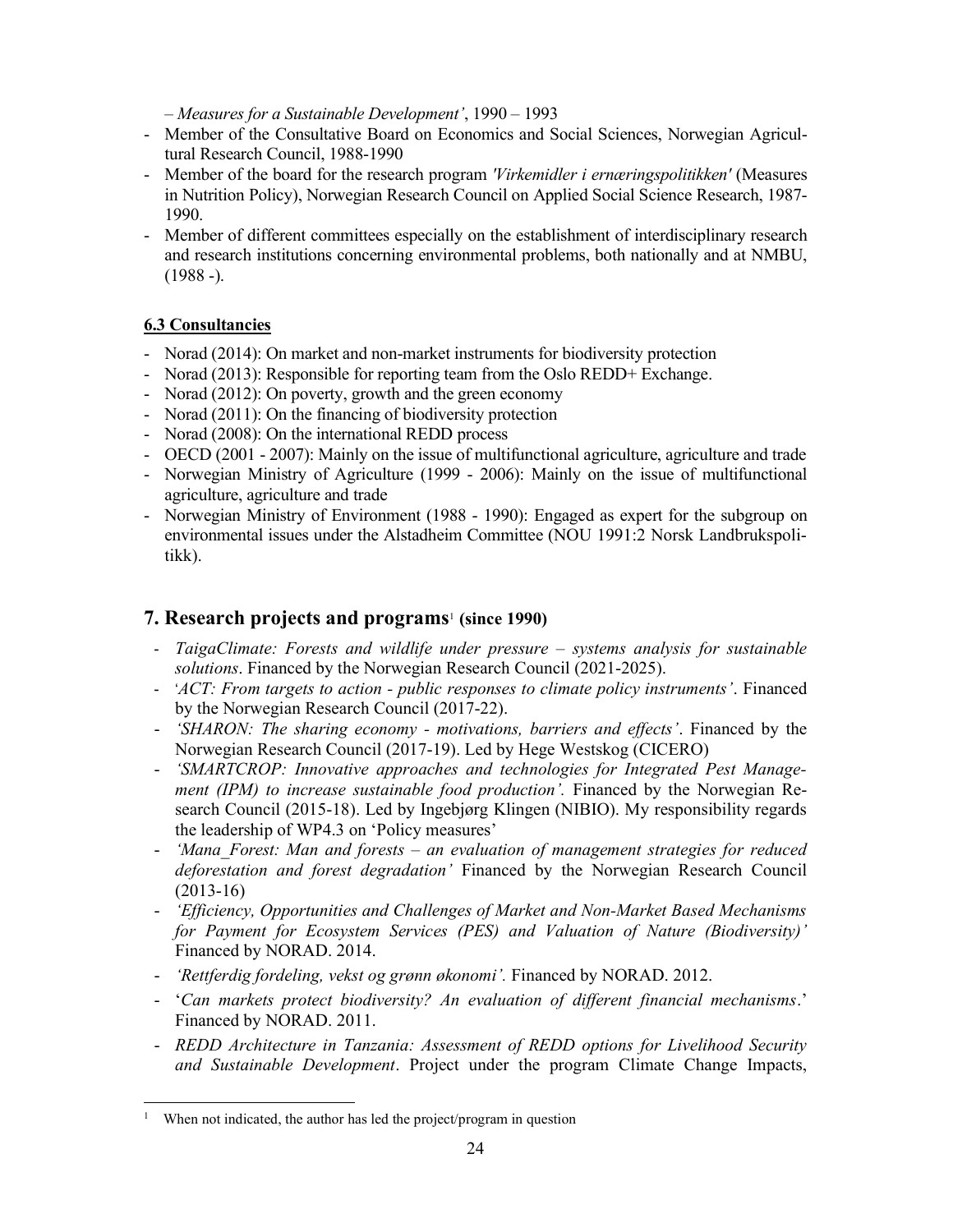Adaptation and Mitigation (CCIAM). Led by dos Santos Silayo, Sokoine University of Agriculture (2011 -2013).

- Poverty and sustainable development impacts of REDD architecture; Options for equity, growth and the environment (financed by Norad) (2009-2012), led by Maryanne Grieg Gran, IIED, London.
- Learning from REDD: A Global Comparative Analysis (financed by Norad) (2009-2012) led by CIFOR.
- Environmental policy and human action (financed by the Norwegian Research Council) (2008- 2013)
- The REDD direction the potential for reduced carbon emissions, biodiversity protection and increased development (financed by Norad) (2008-2009)
- Can a combination of policy instruments increase the effectiveness and public acceptability of environmental policies? (financed by the Norwegian Research Council) (2008-2012), led by Hege Westskog, Center for International Climate and Environmental Research (CICERO), Oslo
- Participatory Approaches in Science and Technology (PATH) (financed by the EU commission) (2004-2006), led by Wendy Kenyon, Macaulay Institute, Aberdeen, Scotland
- Application of multi criteria analysis in coastal zones in Norway: A tool for development of compromise solutions for different uses (financed by the Norwegian Research Council)  $(2003 - 2008)$
- Ecology, Agriculture and Climate Change (EACC) (financed by the Norwegian Research Council) (2002- 2007), led by Lars Bakken, NMBU
- Policy instruments for the management of biodiversity in forests and wetlands (financed by the Nordic Council of Ministers) (2002-2004)
- Multifunctional agriculture transaction costs, behavior and policy measures. (financed by the Norwegian Research Council) (2002-2004)
- Consultative institutions, values and information in a changing society (CIVICS) (financed by the EU Commission; led by dr. Clive Spash/Cambridge University UK) (2002-2003)
- Policy measures, rights and costs. An analysis of the possibilities for developing the multifunctional role of agriculture (financed by the Ministry of Agriculture) (2001).
- Social psychology and economics in environmental research (financed by the European Science Foundation; led by dr. Clive Spash/Cambridge University UK) (1999-2000).
- Policy measures for a multi-functional Agriculture (financed by the Ministry of Agriculture) (1998-2000).
- Environmental valuation in Europe (financed by the EU Commission; led by dr. Clive Spash/Cambridge University, UK) (1998-2000)
- Economic instruments for nitrogen control in European agriculture (Nitrotax) (financed by the EU Commission; led by researchers at CLM, the Netherlands) (1996-1999).
- The research program Environmental Management in Agriculture (MILDRI) (financed by the Norwegian Research Council, the Ministries of Agriculture and the Environment, and the research fund under the Agricultural Agreement) (1996-2001). Preparation, coordination and own research.
- 'The nitrogen game': A study of the environmental policy in Agriculture (financed by the Norwegian Research Council) (1995-1998).
- The research program Economy and Ecology Resource Management and Pollution in agriculture (ECEC/RMPA) (financed by the Norwegian Research Council for Agriculture